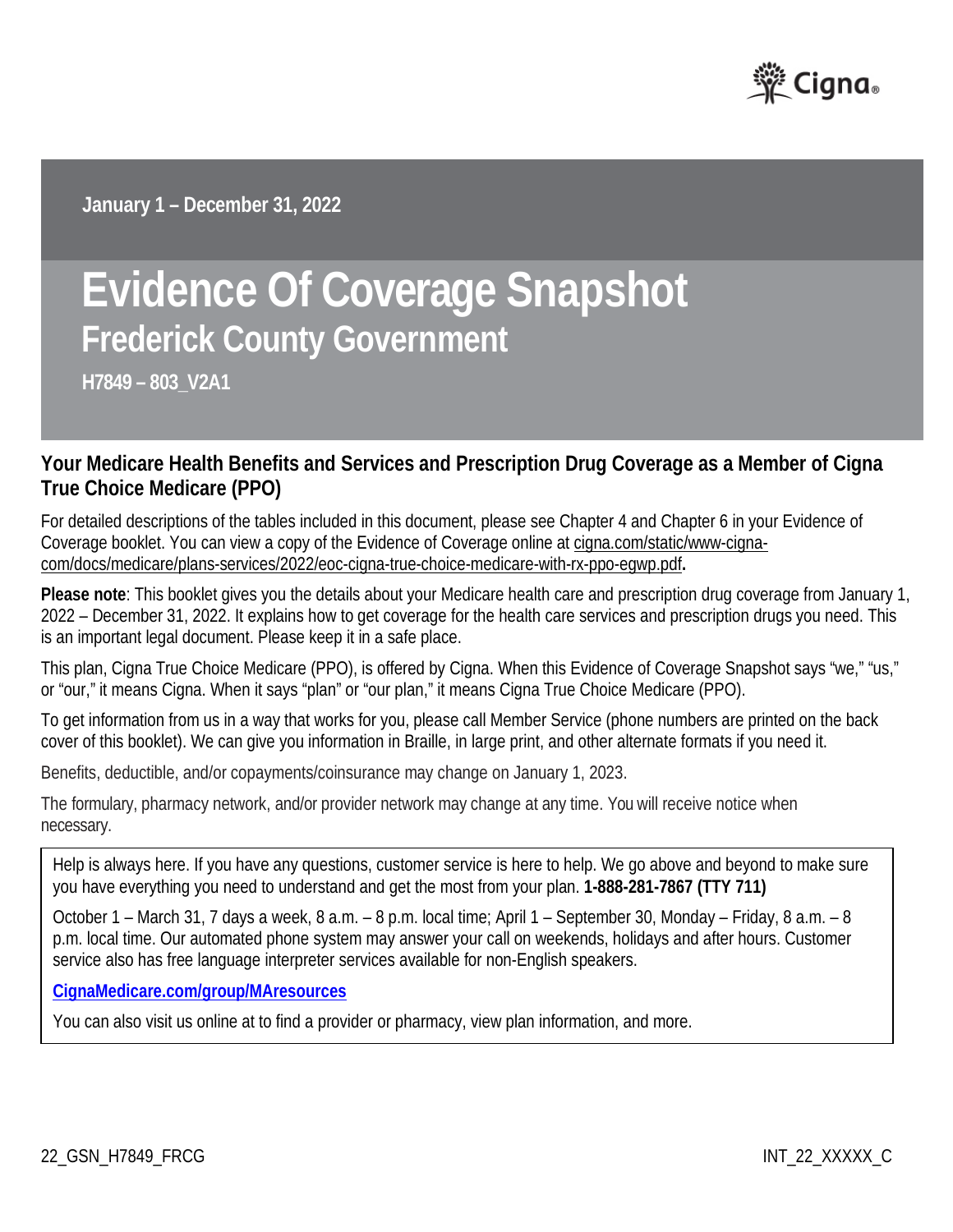This document provides you with cost share information for your Medical Benefits and your Part D prescription drugs. For more detailed information please refer to Chapters 4 and 6 of your 2022 Evidence of Coverage.

| Gives the details about which types of medical care are covered for you as a member of our plan.<br>Explains how much you will pay as your share of the cost for your covered medical care. |  |
|---------------------------------------------------------------------------------------------------------------------------------------------------------------------------------------------|--|
|                                                                                                                                                                                             |  |

Tells about the three stages of drug coverage. (*Initial Coverage Stage*, *Coverage Gap Stage*, *Catastrophic Coverage Stage*) and how these stages affect what you pay for your drugs. Explains the 4 cost-sharing tiers for your Part D drugs and tells what you must pay for a drug in each cost-sharing tier.

Our service area for Cigna True Choice Medicare (PPO) includes the 50 United States, the District of Columbia and all U.S. territories.

If you plan to move out of the service area, please contact Member Service (phone numbers are printed on the back page of this document). When you move, you will have a Special Enrollment Period that will allow you to switch to Original Medicare or enroll in a Medicare health or drug plan that is available in your new location.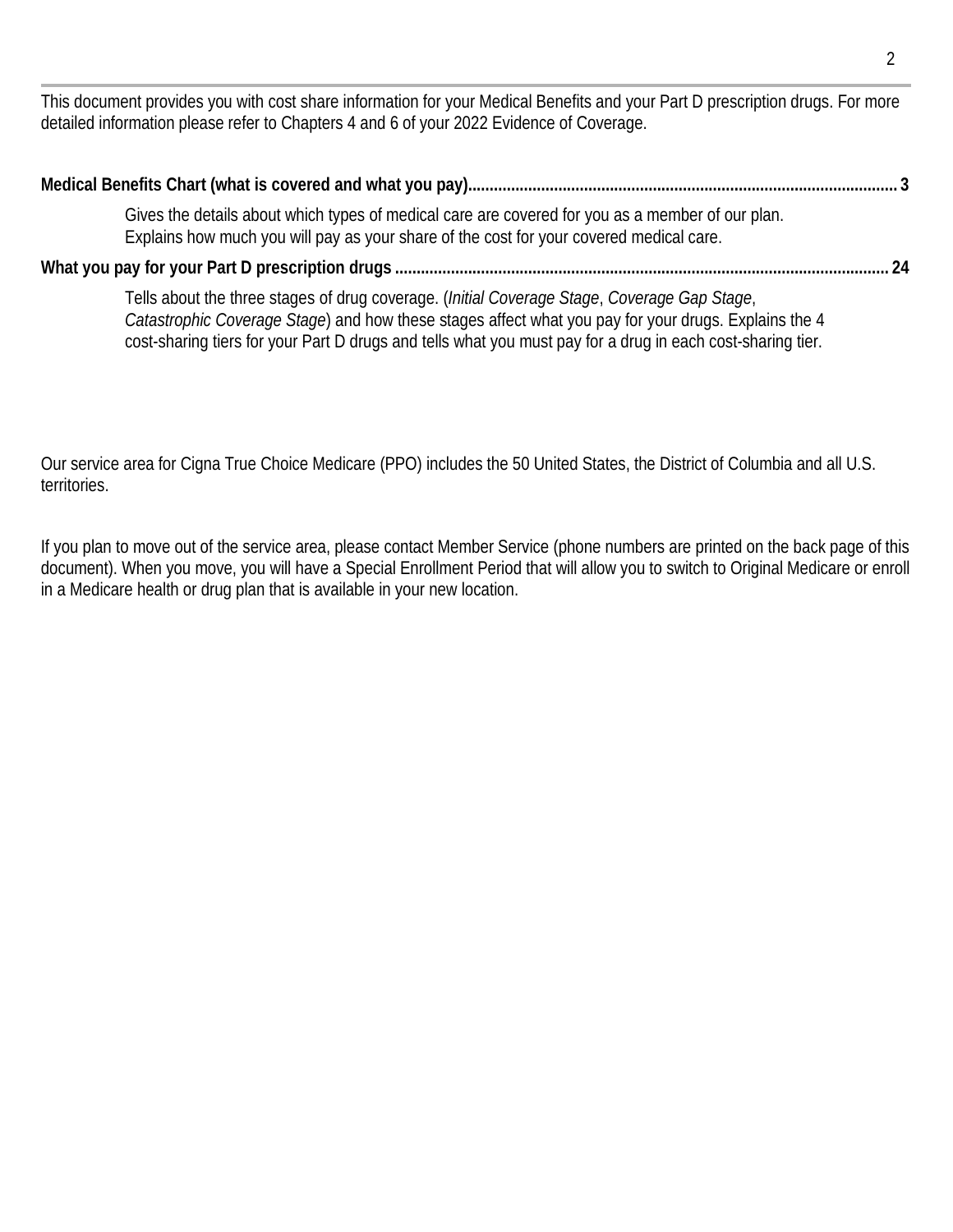#### **SECTION 1. Medical Benefits Chart (what is covered and what you pay)**

| <b>Benefit</b>                                                           | <b>Cigna True Choice Medicare (PPO)</b>                                                                                                                                                                                                                                                                                                                                                                                                                                                                                                                                                                                                                                                                                                                                                                                                                                                                                                                                                                                                                                                                                                                                                                                                                                           |
|--------------------------------------------------------------------------|-----------------------------------------------------------------------------------------------------------------------------------------------------------------------------------------------------------------------------------------------------------------------------------------------------------------------------------------------------------------------------------------------------------------------------------------------------------------------------------------------------------------------------------------------------------------------------------------------------------------------------------------------------------------------------------------------------------------------------------------------------------------------------------------------------------------------------------------------------------------------------------------------------------------------------------------------------------------------------------------------------------------------------------------------------------------------------------------------------------------------------------------------------------------------------------------------------------------------------------------------------------------------------------|
|                                                                          | Monthly Premium, Deductible, and Limits on How Much You Pay for Covered Services                                                                                                                                                                                                                                                                                                                                                                                                                                                                                                                                                                                                                                                                                                                                                                                                                                                                                                                                                                                                                                                                                                                                                                                                  |
| How much is the<br>monthly premium?                                      | Please contact your Plan Sponsor. In addition, you must keep paying your Medicare<br>Part B premium.                                                                                                                                                                                                                                                                                                                                                                                                                                                                                                                                                                                                                                                                                                                                                                                                                                                                                                                                                                                                                                                                                                                                                                              |
| How much is the<br>prescription drug<br>deductible?                      | \$0 per year for Part D prescription drugs                                                                                                                                                                                                                                                                                                                                                                                                                                                                                                                                                                                                                                                                                                                                                                                                                                                                                                                                                                                                                                                                                                                                                                                                                                        |
| Is there any limit on<br>how much I will pay for<br>my covered services? | Yes. Like all Medicare health plans, our plan protects you by having yearly limits<br>on your out-of-pocket costs for medical and hospital care.<br>Your yearly limit(s) in this plan:<br>\$0 which applies to in-network and out-of-network Medicare-covered benefits<br>combined<br>The amounts you pay for copayments and coinsurance for covered services from<br>in and out-of-network providers count toward this in-network maximum<br>out-of-pocket amount. (The amounts you pay for Part D prescription drugs and<br>services from out-of-network providers do not count toward your in-network<br>maximum out-of-pocket amount. In addition, amounts you pay for some services<br>do not count toward your maximum out-of-pocket amount. These services are<br>italicized in the Medical Benefits Chart.) If you have paid \$0 for covered Part A<br>and Part B services from in and out-of-network providers, you will not have any<br>out-of-pocket costs for the rest of the year. However, you must continue to pay<br>the Medicare Part B premium (unless your Part B premium is paid for you by<br>Medicaid or another third party).<br>Please note that you will still need to pay your monthly premiums and cost-sharing<br>for your Part D prescription drugs. |

The table below provides you with your medical benefits and cost as a member of the plan. Please refer to Chapter 4, Section 2 for detailed information on the medical benefits chart below.

You will see this apple next to the preventive services in the benefits chart.

**Medical Services that are covered for you What you must pay when you get What you must pay when you get** 

these medical services

## **COVID-19 Coverage and Information**

As Cigna continues to respond to the global spread of COVID-19, your safety and well-being are priorities to us. Visit our **COVID-19 Resource Center and Cigna.com/Coronavirus** for the most-up-to-date information on care and coverage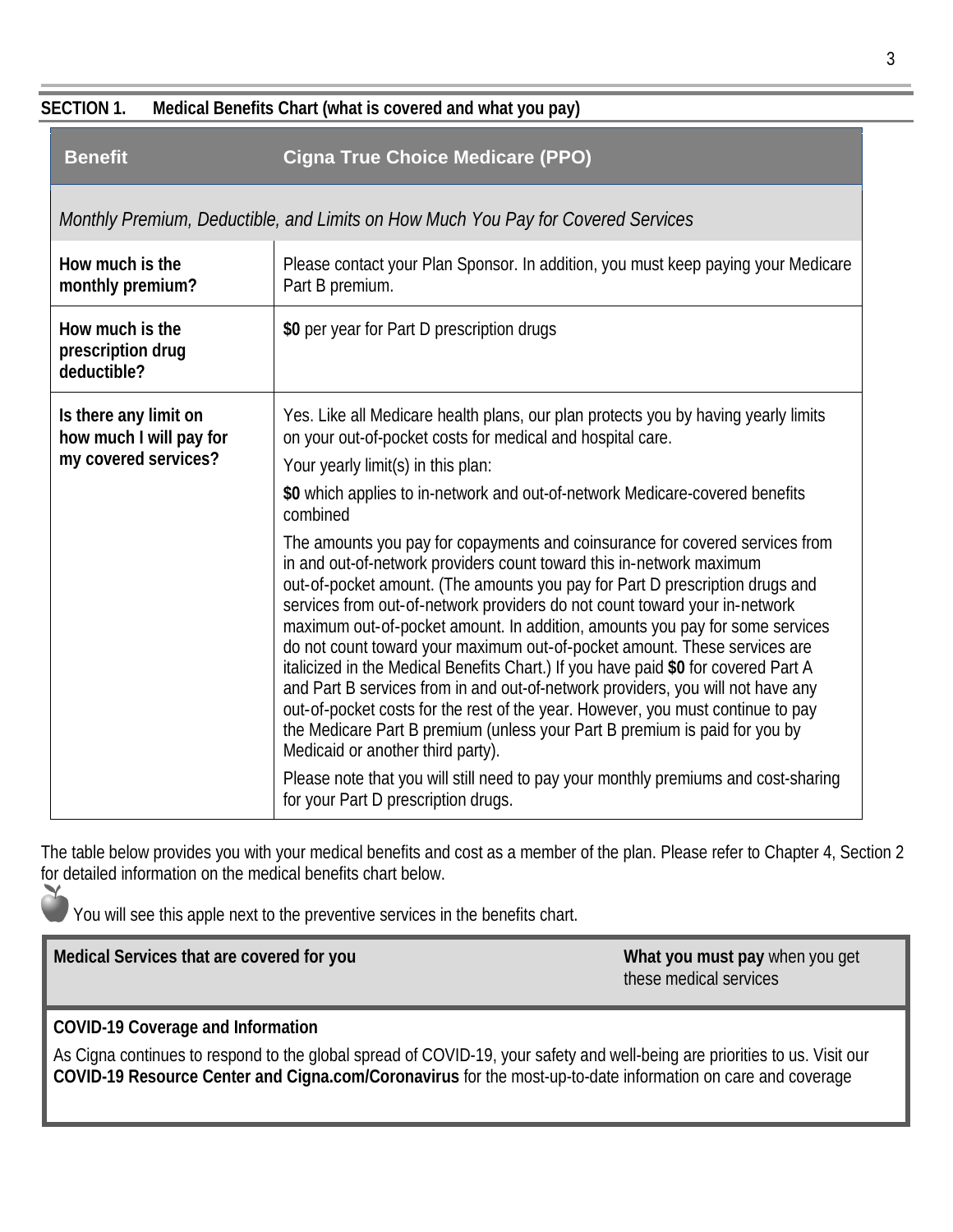**Medical Services that are covered for you What you must pay** when you get

these medical services

(testing, diagnosis, and treatment). Click on the "Medicare and Medicaid Members' button for Medicare coverage information.

**Abdominal aortic aneurysm screening** 

A one-time screening ultrasound for people at risk. The plan only covers this screening if you have certain risk factors and if you get an order for it from your physician, physician assistant, nurse practitioner, or clinical nurse specialist.

#### **Acupuncture for chronic low back pain**

Covered services include:

Up to 12 visits in 90 days are covered for Medicare beneficiaries under the following circumstances:

For the purpose of this benefit, chronic low back pain is defined as:

- Lasting 12 weeks or longer
- Nonspecific, in that it has no identifiable systemic cause (i.e., not associated with metastatic, inflammatory, infections, etc. disease)
- Not associated with surgery; and
- Not associated with pregnancy.

An additional eight sessions will be covered for those patients demonstrating an improvement. No more than 20 acupuncture treatments may be administered annually.

Treatment must be discontinued if the patient is not improving or is regressing.

Provider Requirements:

Physicians (as defined in 1861(r)(1) of the Social Security Act (the Act) may furnish acupuncture in accordance with applicable state requirements.

Physician assistants (PAs), nurse practitioners (NPs)/clinical nurse specialists (CNSs) (as identified in 1861(aa)(5) of the Act), and auxiliary personnel may furnish acupuncture if they meet all applicable state requirements and have:

- a masters or doctoral level degree in acupuncture or Oriental Medicine from a school accredited by the Accreditation Commission on Acupuncture and Oriental Medicine (ACAOM); and,
- a current, full, active, and unrestricted license to practice acupuncture in a State, Territory, or Commonwealth (i.e. Puerto Rico) of the United States, or District of Columbia.

Auxiliary personnel furnishing acupuncture must be under the appropriate level of

#### In-Network and Out-of-Network

There is no coinsurance, copayment, or deductible for beneficiaries eligible for this preventive screening.

#### **Authorization rules may apply**

In-Network and Out-of-Network

0% coinsurance for each Medicare covered acupuncture visit.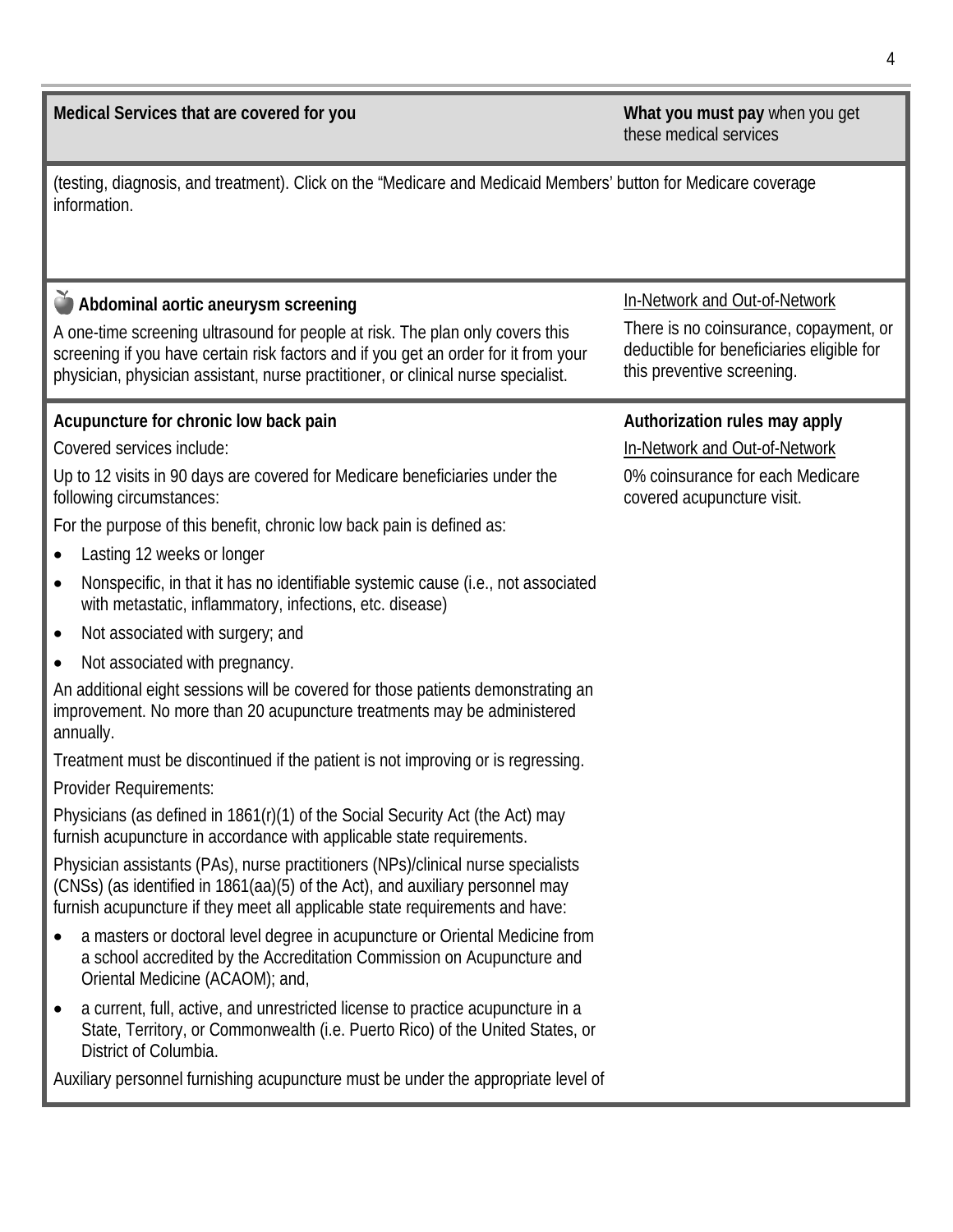| Medical Services that are covered for you                                                                                                                                                                                                                                                                                                                                                                                                                                                                                                                                                                                                                                                          | What you must pay when you get<br>these medical services                                                                                                                                                                                                                                   |
|----------------------------------------------------------------------------------------------------------------------------------------------------------------------------------------------------------------------------------------------------------------------------------------------------------------------------------------------------------------------------------------------------------------------------------------------------------------------------------------------------------------------------------------------------------------------------------------------------------------------------------------------------------------------------------------------------|--------------------------------------------------------------------------------------------------------------------------------------------------------------------------------------------------------------------------------------------------------------------------------------------|
| supervision of a physician, PA, or NP/CNS required by our regulations at 42 CFR<br>§§ 410.26 and 410.27.                                                                                                                                                                                                                                                                                                                                                                                                                                                                                                                                                                                           |                                                                                                                                                                                                                                                                                            |
| Additional telehealth services; Physical therapy and Speech and Language<br>Pathology<br>Covered services include: virtual physical therapy and virtual speech language<br>therapy                                                                                                                                                                                                                                                                                                                                                                                                                                                                                                                 | Authorization rules may apply.<br>0% coinsurance for Medicare-covered<br>virtual Physical Therapy<br>0% coinsurance for Medicare-covered<br>virtual Speech and Language Pathology                                                                                                          |
| <b>Ambulance services</b><br>Covered ambulance services include fixed wing, rotary wing, and ground<br>ambulance services, to the nearest appropriate facility that can provide care<br>only if they are furnished to a member whose medical condition is such that<br>other means of transportation could endanger the person's health or if<br>authorized by the plan.<br>Non-emergency transportation by ambulance is appropriate if it is<br>documented that the member's condition is such that other means of<br>transportation could endanger the person's health and that transportation by<br>ambulance is medically required.                                                            | Authorization required for non-<br>emergency ambulance services.<br>In-Network and Out-of-Network<br>0% coinsurance for each one-way<br>Medicare-covered ambulance trip                                                                                                                    |
| Annual physical exam<br>The annual physical is an extensive physical exam including a medical history<br>collection and it may also include any of the following: vital signs, observation of<br>general appearance, a head and neck exam, a heart and lung exam, an<br>abdominal exam, a neurological exam, a dermatological exam, and an<br>extremities exam. Coverage for this benefit is in addition to the Medicare-covered<br>annual wellness visit and the "Welcome to Medicare" Preventive Visit. Limited to<br>one physical exam per year. Separate cost-sharing amounts may apply to any<br>additional lab or diagnostic procedures that are ordered during the annual<br>physical exam. | In-Network and Out-of-Network<br>\$0 copayment for annual physical exam                                                                                                                                                                                                                    |
| Annual wellness visit<br>If you've had Part B for longer than 12 months, you can get an annual wellness<br>visit to develop or update a personalized prevention plan based on your current<br>health and risk factors. This is covered once every 12 months.<br>Note: Your first annual wellness visit can't take place within 12 months of your<br>"Welcome to Medicare" preventive visit. However, you do not need to have had a<br>"Welcome to Medicare" visit to be covered for annual wellness visits after you've<br>had Part B for 12 months.                                                                                                                                               | In-Network and Out-of-Network<br>There is no coinsurance, copayment, or<br>deductible for the annual wellness visit.<br>A separate copay may apply if a non-<br>preventive screening lab test or other<br>non-preventive services are provided at<br>the time of an annual wellness visit. |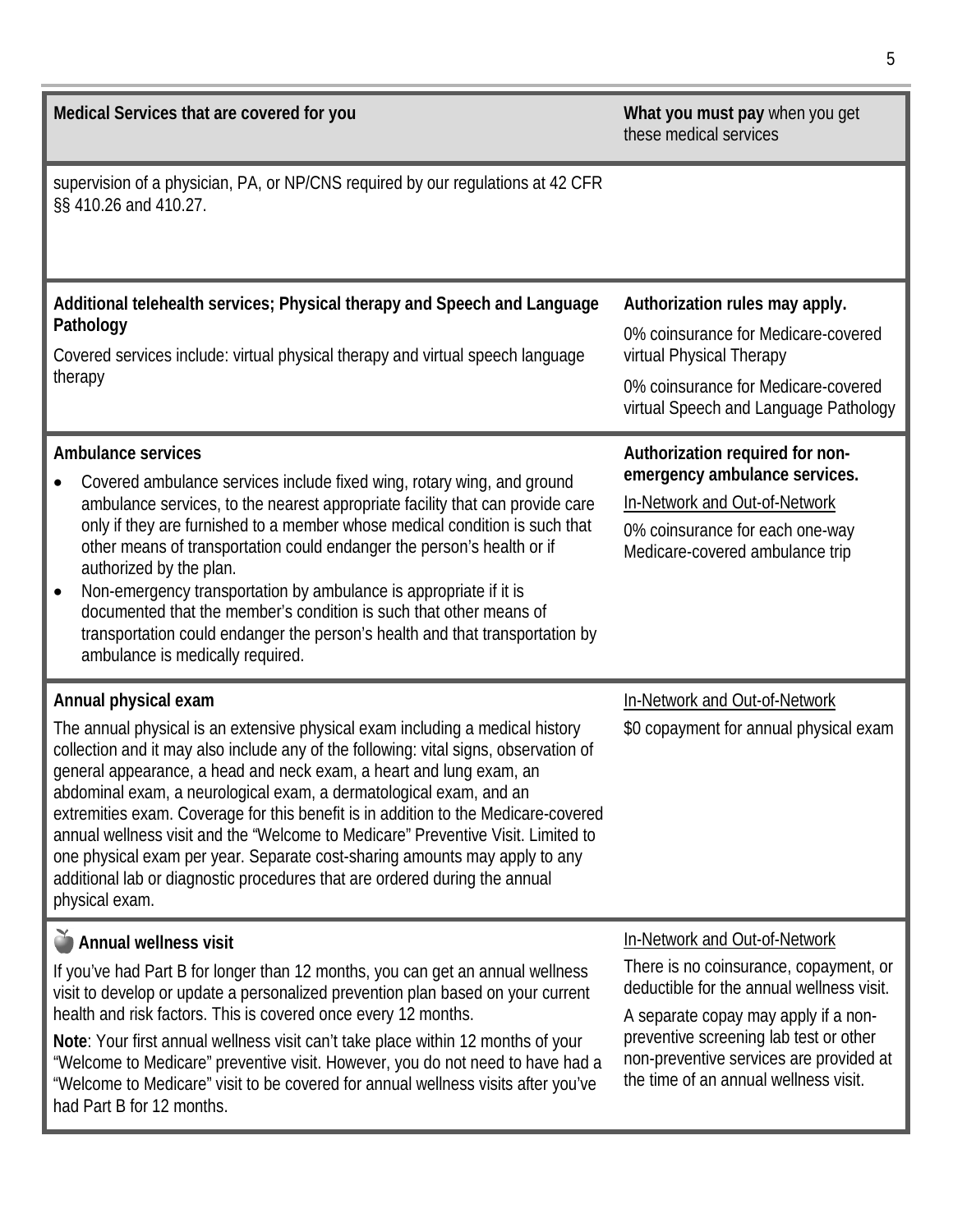| Medical Services that are covered for you                                                                                                                                                                                                                                                                                                                                                  | What you must pay when you get<br>these medical services                                                                                                                                                                                                                                                                                                                              |
|--------------------------------------------------------------------------------------------------------------------------------------------------------------------------------------------------------------------------------------------------------------------------------------------------------------------------------------------------------------------------------------------|---------------------------------------------------------------------------------------------------------------------------------------------------------------------------------------------------------------------------------------------------------------------------------------------------------------------------------------------------------------------------------------|
| Bone mass measurement<br>For qualified individuals (generally, this means people at risk of losing bone mass<br>or at risk of osteoporosis), the following services are covered every 24 months or<br>more frequently if medically necessary: procedures to identify bone mass, detect<br>bone loss, or determine bone quality, including a physician's interpretation of the<br>results.  | In-Network and Out-of-Network<br>There is no coinsurance, copayment, or<br>deductible for Medicare-covered bone<br>mass measurement                                                                                                                                                                                                                                                   |
| Breast cancer screening (mammograms)<br>Covered services include:<br>One baseline mammogram between the ages of 35 and 39<br>One screening mammogram every 12 months for women age 40 and older<br>Clinical breast exams once every 24 months                                                                                                                                              | In-Network and Out-of-Network<br>There is no coinsurance, copayment, or<br>deductible for covered screening<br>mammograms.                                                                                                                                                                                                                                                            |
| Cardiac rehabilitation services<br>Comprehensive programs of cardiac rehabilitation services that include exercise,<br>education, and counseling are covered for members who meet certain conditions<br>with a doctor's order. The plan also covers intensive cardiac rehabilitation<br>programs that are typically more rigorous or more intense than cardiac<br>rehabilitation programs. | Authorization rules apply.<br>In-Network and Out-of-Network<br>0% coinsurance for each Medicare-<br>covered cardiac rehabilitative therapy<br>visit<br>0% coinsurance for each Medicare-<br>covered intensive cardiac rehabilitative<br>therapy visit<br>You will have one copayment when<br>multiple therapies are provided on the<br>same date and at the same place of<br>service. |
| Cardiovascular disease risk reduction visit (therapy for cardiovascular<br>disease)<br>We cover one visit per year with your primary care doctor to help lower your risk<br>for cardiovascular disease. During this visit, your doctor may discuss aspirin use<br>(if appropriate), check your blood pressure, and give you tips to make sure you're<br>eating healthy.                    | In-Network and Out-of-Network<br>There is no coinsurance, copayment, or<br>deductible for the intensive behavioral<br>therapy cardiovascular disease<br>preventive benefit.                                                                                                                                                                                                           |
| Cardiovascular disease testing<br>Blood tests for the detection of cardiovascular disease (or abnormalities<br>associated with an elevated risk of cardiovascular disease) once every 5 years<br>$(60$ months).                                                                                                                                                                            | In-Network and Out-of-Network<br>There is no coinsurance, copayment, or<br>deductible for cardiovascular disease<br>testing that is covered once every 5<br>years.                                                                                                                                                                                                                    |
| Cervical and vaginal cancer screening                                                                                                                                                                                                                                                                                                                                                      | In-Network and Out-of-Network                                                                                                                                                                                                                                                                                                                                                         |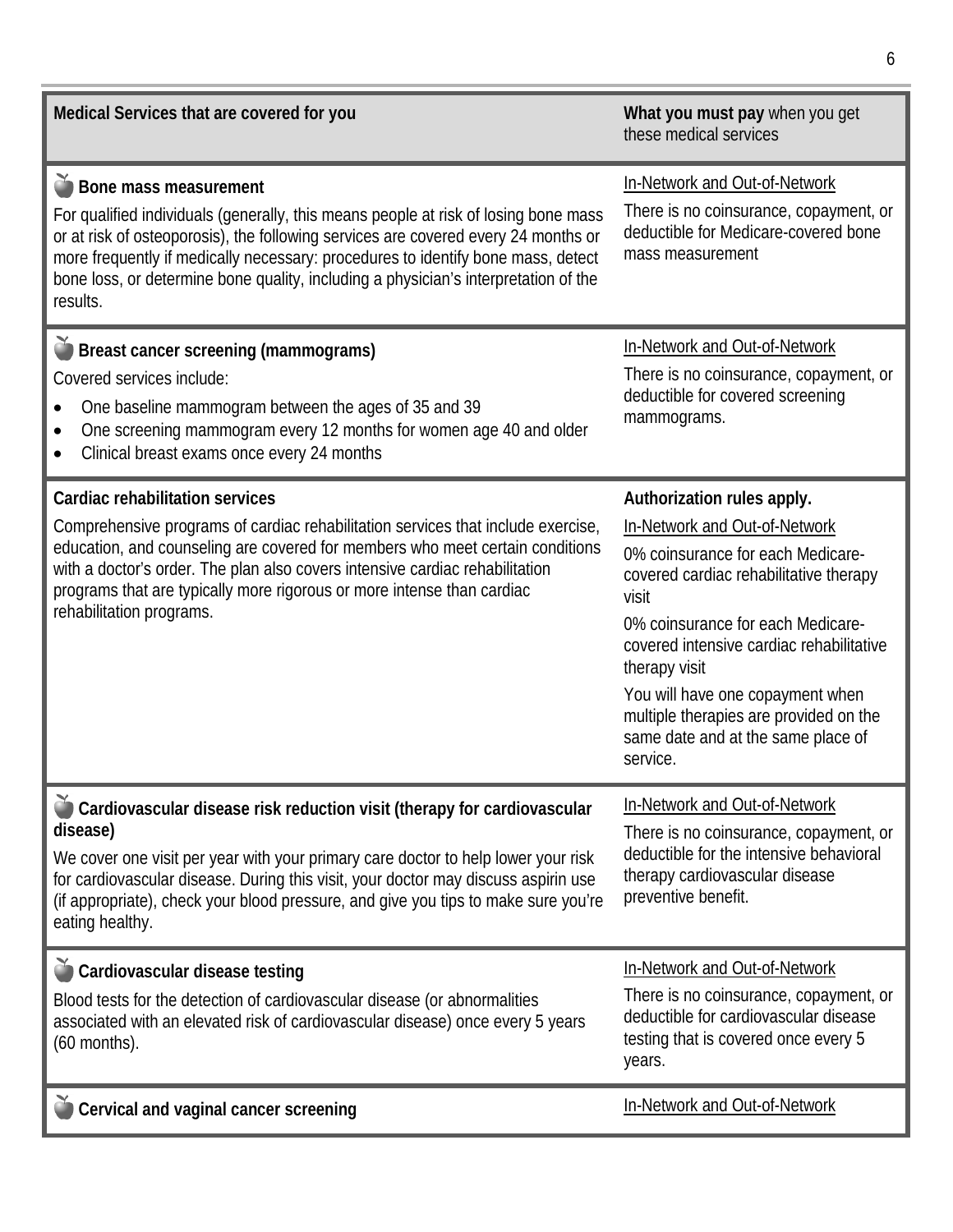| Medical Services that are covered for you                                                                                                                                                                                                                                                                                                                                                                                                                                                                                                                                                                                                                                                                                                                                                                                                                                                                                                                                                                                                                   | What you must pay when you get<br>these medical services                                                                                                                    |
|-------------------------------------------------------------------------------------------------------------------------------------------------------------------------------------------------------------------------------------------------------------------------------------------------------------------------------------------------------------------------------------------------------------------------------------------------------------------------------------------------------------------------------------------------------------------------------------------------------------------------------------------------------------------------------------------------------------------------------------------------------------------------------------------------------------------------------------------------------------------------------------------------------------------------------------------------------------------------------------------------------------------------------------------------------------|-----------------------------------------------------------------------------------------------------------------------------------------------------------------------------|
| Covered services include:<br>• For all women: Pap tests and pelvic exams are covered once every 24 months<br>• If you are at high risk of cervical or vaginal cancer or you are of childbearing<br>age and have had an abnormal Pap test within the past 3 years one Pap test<br>every 12 months                                                                                                                                                                                                                                                                                                                                                                                                                                                                                                                                                                                                                                                                                                                                                            | There is no coinsurance, copayment, or<br>deductible for Medicare-covered<br>preventive Pap and pelvic exams.                                                               |
| <b>Chiropractic services</b><br>Covered services include:<br>• We cover only manual manipulation of the spine to correct subluxation (when<br>one or more of the bones of your spine move out of position) if you get it from a<br>chiropractor.                                                                                                                                                                                                                                                                                                                                                                                                                                                                                                                                                                                                                                                                                                                                                                                                            | Authorization rules may apply.<br>In-Network and Out-of-Network<br>0% coinsurance for each Medicare-<br>covered chiropractic visit                                          |
| Colorectal cancer screening<br>For people 50 and older, the following are covered:<br>· Flexible sigmoidoscopy (or screening barium enema as an alternative) every 48<br>months<br>One of the following every 12 months:<br>• Guaiac-based fecal occult blood test (gFOBT)<br>• Fecal immunochemical test (FIT)<br>DNA based colorectal screening every 3 years. Certain DNA screenings have<br>criteria to qualify for testing. Please discuss screening options with your<br>physician.<br>For people at high risk of colorectal cancer, we cover:<br>• Screening colonoscopy (or screening barium enema as an alternative) every 24<br>months<br>For people not at high risk of colorectal cancer, we cover:<br>• Screening colonoscopy every 10 years (120 months), but not within 48 months<br>of a screening sigmoidoscopy<br>In addition to Medicare-covered colorectal cancer screening exams, we cover<br>Medicare-covered diagnostic exams and any surgical procedures (i.e. polyp<br>removal) during a colorectal screening for a \$0 copayment. | In-Network and Out-of-Network<br>There is no coinsurance, copayment, or<br>deductible for a Medicare-covered<br>colorectal cancer screening exam.                           |
| <b>Dental services</b><br>In general, preventive dental services (such as cleaning, routine dental exams,<br>and dental X-rays) are not covered by Original Medicare.                                                                                                                                                                                                                                                                                                                                                                                                                                                                                                                                                                                                                                                                                                                                                                                                                                                                                       | An authorization is required for non-<br>emergency Medicare-covered<br>services.<br>In-Network and Out-of-Network<br>\$0 copayment for Medicare-<br>covered dental services |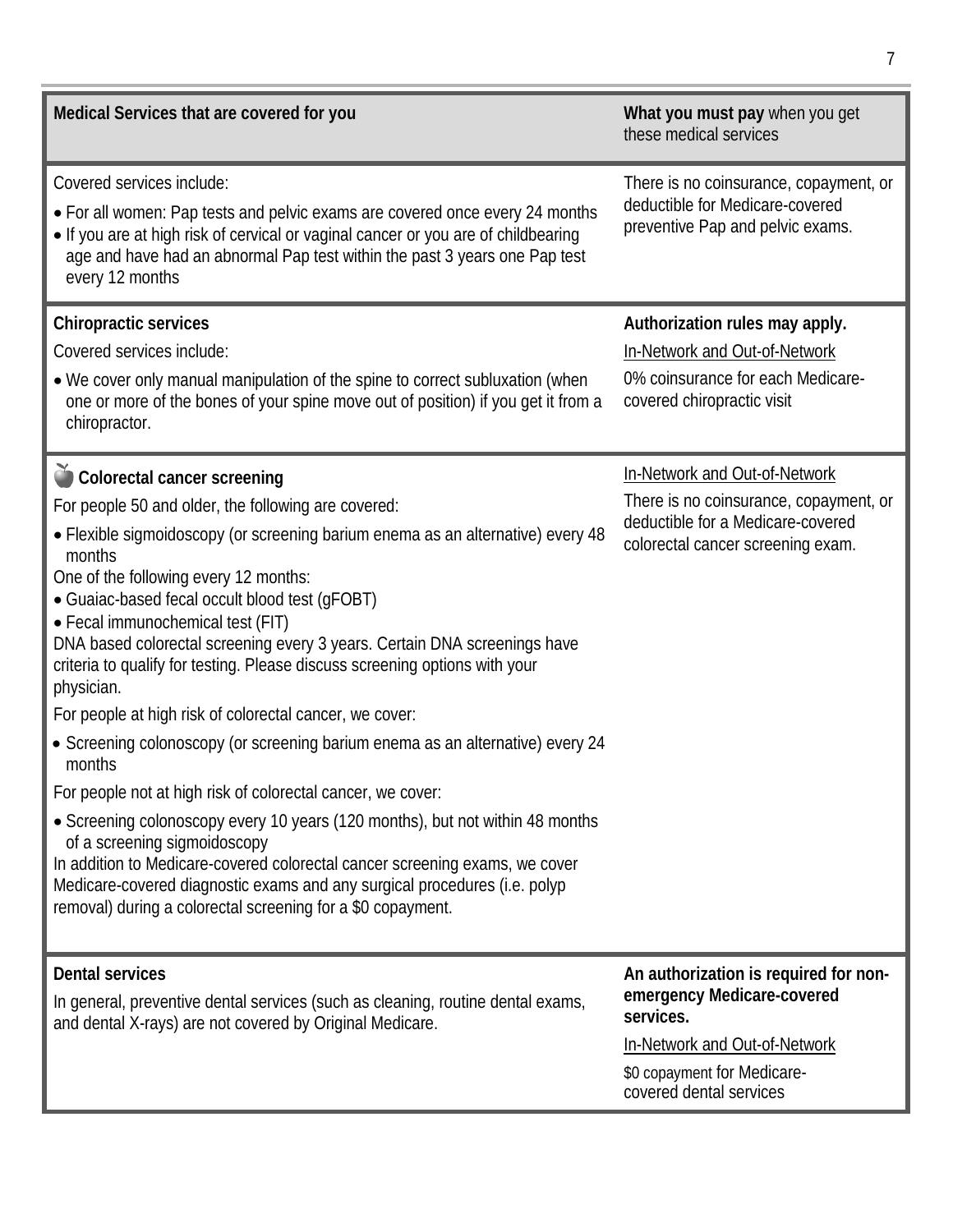| Medical Services that are covered for you                                                                                                                                                                                                                                                                                                                                                                                                                                                                                                                                                                                                                                                                                                                                                                                                                                                                                                                                                                                                                             | What you must pay when you get<br>these medical services                                                                                                                                                                                                                                                                                                                                                                                                                                                                                                                                                                                                                                                                                                                                                                                                                                              |
|-----------------------------------------------------------------------------------------------------------------------------------------------------------------------------------------------------------------------------------------------------------------------------------------------------------------------------------------------------------------------------------------------------------------------------------------------------------------------------------------------------------------------------------------------------------------------------------------------------------------------------------------------------------------------------------------------------------------------------------------------------------------------------------------------------------------------------------------------------------------------------------------------------------------------------------------------------------------------------------------------------------------------------------------------------------------------|-------------------------------------------------------------------------------------------------------------------------------------------------------------------------------------------------------------------------------------------------------------------------------------------------------------------------------------------------------------------------------------------------------------------------------------------------------------------------------------------------------------------------------------------------------------------------------------------------------------------------------------------------------------------------------------------------------------------------------------------------------------------------------------------------------------------------------------------------------------------------------------------------------|
| <b>Depression screening</b><br>We cover one screening for depression per year. The screening must be done a<br>primary care setting that can provide follow-up treatment and orders.                                                                                                                                                                                                                                                                                                                                                                                                                                                                                                                                                                                                                                                                                                                                                                                                                                                                                  | In-Network and Out-of-Network<br>There is no coinsurance, copayment, or<br>deductible for an annual depression<br>screening visit.                                                                                                                                                                                                                                                                                                                                                                                                                                                                                                                                                                                                                                                                                                                                                                    |
| ighthere in Diabetes screening<br>We cover this screening (includes fasting glucose tests) if you have any of the<br>following risk factors: high blood pressure (hypertension), history of abnormal<br>cholesterol and triglyceride levels (dyslipidemia), obesity, or a history of high<br>blood sugar (glucose). Tests may also be covered if you meet other<br>requirements, like being overweight and having a family history of diabetes.<br>Based on the results of these tests, you may be eligible for up to two diabetes<br>screenings every 12 months.                                                                                                                                                                                                                                                                                                                                                                                                                                                                                                     | In-Network and Out-of-Network<br>There is no coinsurance, copayment, or<br>deductible for the Medicare-covered<br>diabetes screening tests.                                                                                                                                                                                                                                                                                                                                                                                                                                                                                                                                                                                                                                                                                                                                                           |
| Diabetes self-management training, diabetic services and supplies<br>For all people who have diabetes (insulin and non-insulin users). Covered<br>services include:<br>Supplies to monitor your blood glucose: Blood glucose monitor, blood glucose<br>$\bullet$<br>test strips.<br>Lancet devices and lancets, and glucose-control solutions for checking the<br>$\bullet$<br>accuracy of test strips and monitors.<br>For people with diabetes who have severe diabetic foot disease: One pair per<br>$\bullet$<br>calendar year of therapeutic custom-molded shoes (including inserts provided<br>with such shoes) and two additional pairs of inserts, or one pair of depth shoes<br>and three pairs of inserts (not including the non-customized removable inserts<br>provided with such shoes). Coverage includes fitting.<br>Diabetes self-management training is covered under certain conditions.<br>Note: Syringes and needles are covered under our Part D benefit. Please refer to<br>Chapter 6 of the Evidence of Coverage for cost-sharing information. | Authorization rules may apply<br>In-Network and Out-of-Network<br>0% coinsurance for<br>Medicare-covered diabetic<br>monitoring supplies.<br>Preferred brand diabetic test strips,<br>monitors and continuous glucose<br>monitoring devices are covered at \$0.<br>Non-preferred brand diabetic test strips,<br>monitors and continuous glucose<br>monitoring devices may be covered in<br>medically necessary situations. 0%<br>coinsurance applies<br>to other monitoring supplies (e.g.,<br>lancets).<br>You are eligible for one glucose monitor<br>and one continuous glucose monitoring<br>device every two years. You are also<br>eligible for 200 glucose test strips or<br>three sensors per 30-day period<br>depending on your monitor.<br>0% coinsurance for Medicare-covered<br>therapeutic shoes and inserts<br>0% coinsurance for Medicare-covered<br>diabetes self-management training |
|                                                                                                                                                                                                                                                                                                                                                                                                                                                                                                                                                                                                                                                                                                                                                                                                                                                                                                                                                                                                                                                                       |                                                                                                                                                                                                                                                                                                                                                                                                                                                                                                                                                                                                                                                                                                                                                                                                                                                                                                       |

**Durable medical equipment and related supplies Authorization rules may apply.**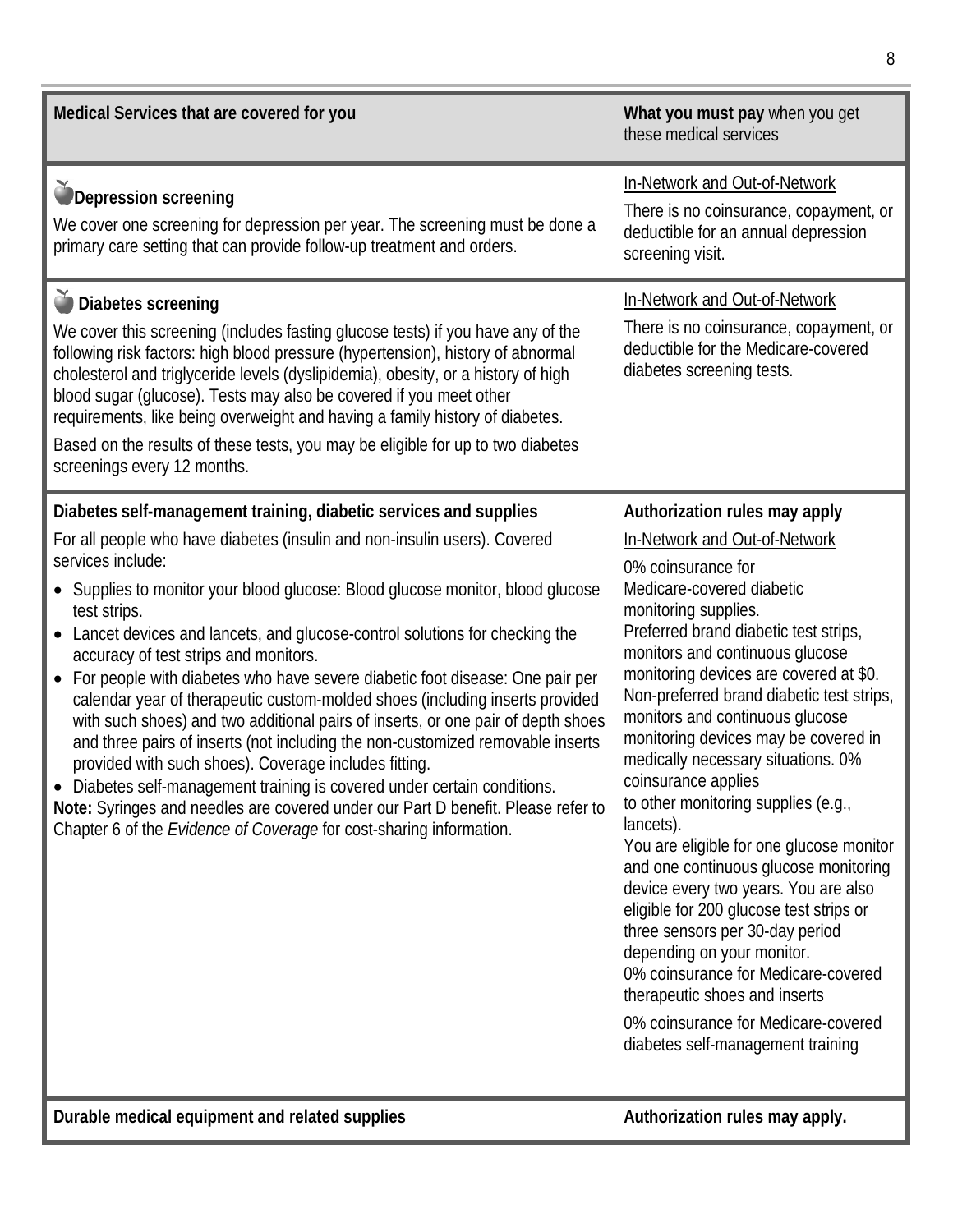| Medical Services that are covered for you                                                                                                                                                                                                                                                                                                                                                                                                                                                                                                                                                                                                                                                                                                                                                                                                                                                                                                                                                                                                                                                                                                                                                                                     | What you must pay when you get<br>these medical services                                                                                                                                                                                                                                                                                                                                             |
|-------------------------------------------------------------------------------------------------------------------------------------------------------------------------------------------------------------------------------------------------------------------------------------------------------------------------------------------------------------------------------------------------------------------------------------------------------------------------------------------------------------------------------------------------------------------------------------------------------------------------------------------------------------------------------------------------------------------------------------------------------------------------------------------------------------------------------------------------------------------------------------------------------------------------------------------------------------------------------------------------------------------------------------------------------------------------------------------------------------------------------------------------------------------------------------------------------------------------------|------------------------------------------------------------------------------------------------------------------------------------------------------------------------------------------------------------------------------------------------------------------------------------------------------------------------------------------------------------------------------------------------------|
| (For a definition of "durable medical equipment," see Chapter 12 of the Evidence<br>of Coverage booklet.)<br>Covered items include, but are not limited to: wheelchairs, crutches, powered<br>mattress systems, diabetic supplies, hospital beds ordered by a provider for use<br>in the home, IV infusion pumps, speech generating devices, oxygen equipment,<br>nebulizers, and walkers.<br>We cover all medically necessary DME covered by Original Medicare. If our<br>supplier in your area does not carry a particular brand or manufacturer, you may<br>ask them if they can special order it for you. The most recent list of suppliers is<br>available on our website at CignaMedicare.com/group/MAresources.                                                                                                                                                                                                                                                                                                                                                                                                                                                                                                        | In-Network and Out-of-Network<br>0% coinsurance for Medicare-covered<br>items                                                                                                                                                                                                                                                                                                                        |
| <b>Emergency care</b><br>Emergency care refers to services that are:<br>• Furnished by a provider qualified to furnish emergency services, and<br>• Needed to evaluate or stabilize an emergency medical condition.<br>A medical emergency is when you, or any other prudent layperson with an<br>average knowledge of health and medicine, believe that you have medical<br>symptoms that require immediate medical attention to prevent loss of life, loss of<br>a limb, or loss of function of a limb. The medical symptoms may be an illness,<br>injury, severe pain, or a medical condition that is quickly getting worse.<br>Cost-sharing for necessary emergency services out-of-network is the same as for<br>such services furnished in-network.<br>Observation services are hospital outpatient services given to help the doctor<br>decide if the patient needs to be admitted as an inpatient or discharged.<br>Observation services may be given in the emergency department or another area<br>of the hospital. For information about the observation services cost-sharing,<br>please see the Outpatient hospital observation section of this Evidence of<br>Coverage.<br>Emergency care is covered worldwide. | In-Network and Out-of-Network<br>0% coinsurance for Medicare-covered<br>emergency room visits<br>0% coinsurance for worldwide<br>emergency room visits and worldwide<br>emergency transportation<br>\$50,000 (USD) combined limit per year<br>for emergency and urgent care services<br>provided outside the U.S. and it<br>territories.<br>Emergency transportation must be<br>medically necessary. |
| Health and wellness education programs<br><b>Health Information Line</b><br>Use Cigna's 24-Hour Health Information Line to talk one-on-one with a Nurse<br>Advocate*. We're available every day of the year to provide health-related<br>education, quidance, and support. You can also call to listen to recorded audio<br>tapes from our Health Information Library. The Cigna Health Information Line is<br>not a substitute for calling 911. If you are experiencing a health care emergency,<br>please call 911 or go to your nearest emergency room. To access Cigna's 24-<br>Hour Health Information Line, call 1-866-576-8773 (TTY 711)                                                                                                                                                                                                                                                                                                                                                                                                                                                                                                                                                                               | \$0 copayment for these health and<br>wellness programs:<br>- 24 Hour Health Information Line<br>- HealthWise<br>- Membership in Health Club/Fitness<br>Classes                                                                                                                                                                                                                                      |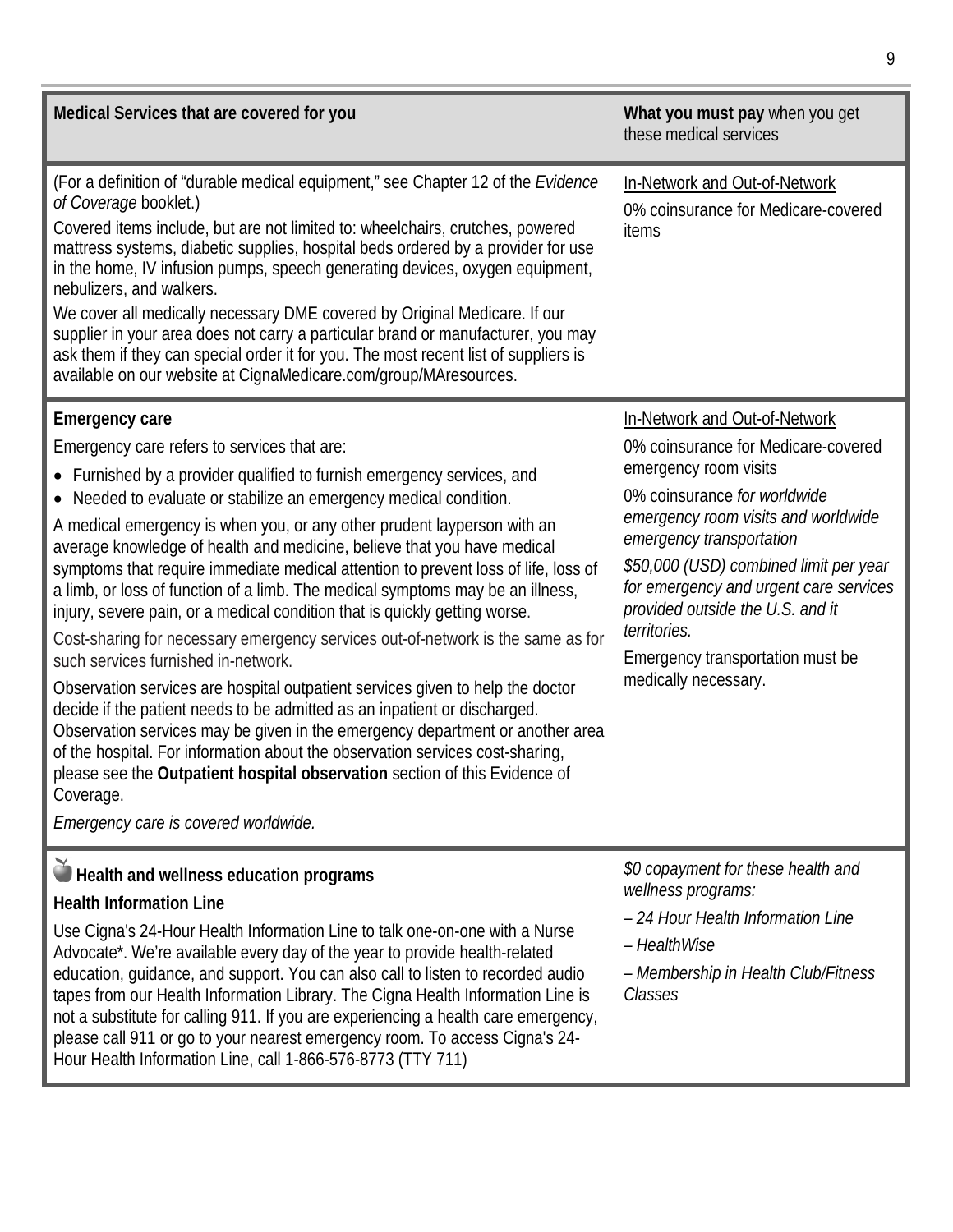| Medical Services that are covered for you                                                                                                                                                                                                                                                                                                                                                                                                                                                                                                                                                                                                                                                                                                                                                                                                                                                                                                                                                                                                                                                                                                                           | What you must pay when you get<br>these medical services                                                            |
|---------------------------------------------------------------------------------------------------------------------------------------------------------------------------------------------------------------------------------------------------------------------------------------------------------------------------------------------------------------------------------------------------------------------------------------------------------------------------------------------------------------------------------------------------------------------------------------------------------------------------------------------------------------------------------------------------------------------------------------------------------------------------------------------------------------------------------------------------------------------------------------------------------------------------------------------------------------------------------------------------------------------------------------------------------------------------------------------------------------------------------------------------------------------|---------------------------------------------------------------------------------------------------------------------|
| * These Nurse Advocates hold current nursing licensure in a minimum of one<br>state but are not practicing nursing or providing medical advice in any capacity as<br>a health advocate.                                                                                                                                                                                                                                                                                                                                                                                                                                                                                                                                                                                                                                                                                                                                                                                                                                                                                                                                                                             |                                                                                                                     |
| HealthWise                                                                                                                                                                                                                                                                                                                                                                                                                                                                                                                                                                                                                                                                                                                                                                                                                                                                                                                                                                                                                                                                                                                                                          |                                                                                                                     |
| You will have access to video and written content on a variety of health and<br>wellness topics through the Cigna Medicare Website.                                                                                                                                                                                                                                                                                                                                                                                                                                                                                                                                                                                                                                                                                                                                                                                                                                                                                                                                                                                                                                 |                                                                                                                     |
| <b>Fitness</b>                                                                                                                                                                                                                                                                                                                                                                                                                                                                                                                                                                                                                                                                                                                                                                                                                                                                                                                                                                                                                                                                                                                                                      |                                                                                                                     |
| The fitness benefit provides several options to help you stay active. You are<br>eligible for a fitness facility membership at a participating fitness location where<br>you can take advantage of exercise equipment location amenities and, where<br>available, group exercise classes tailored to meet the needs of older adults. You<br>will receive orientation to the facility and equipment. If you prefer to exercise in<br>the privacy of your home, you can select one Home Fitness Kit per benefit year<br>from a variety of kit options.<br>You can also take advantage of the Get Started program to receive a personal<br>exercise plan; access thousands of digital workout videos available on the<br>program's website and mobile app; get one-on-one Health Aging Coaching by<br>phone; track your fitness activity; and enjoy many other digital resources. Non-<br>standard services that call for an added fee are not part of the fitness program<br>and will not be reimbursed.<br>For more information on your fitness benefit, please refer to the Cigna Member<br>Handbook or contact Cigna's fitness vendor at 1-888-886-1992 (TTY 711). |                                                                                                                     |
| <b>Hearing services</b><br>Diagnostic hearing and balance evaluations performed by your provider to<br>determine if you need medical treatment are covered as outpatient care when<br>furnished by a physician, audiologist, or other qualified provider.                                                                                                                                                                                                                                                                                                                                                                                                                                                                                                                                                                                                                                                                                                                                                                                                                                                                                                           | A separate PCP/Specialist cost -<br>share will apply if additional services<br>requiring cost-sharing are rendered. |
| Supplemental benefits cover:                                                                                                                                                                                                                                                                                                                                                                                                                                                                                                                                                                                                                                                                                                                                                                                                                                                                                                                                                                                                                                                                                                                                        | In-Network and Out-of-Network                                                                                       |
| • up to 1 routine hearing exam every year                                                                                                                                                                                                                                                                                                                                                                                                                                                                                                                                                                                                                                                                                                                                                                                                                                                                                                                                                                                                                                                                                                                           | 0% coinsurance for Medicare-covered                                                                                 |
| $\bullet$ fitting evaluation for a hearing aid(s)                                                                                                                                                                                                                                                                                                                                                                                                                                                                                                                                                                                                                                                                                                                                                                                                                                                                                                                                                                                                                                                                                                                   | Hearing Exams.                                                                                                      |
| $\bullet$ hearing aid(s)                                                                                                                                                                                                                                                                                                                                                                                                                                                                                                                                                                                                                                                                                                                                                                                                                                                                                                                                                                                                                                                                                                                                            | \$0 copayment for 1 routine hearing test<br>every year                                                              |
| Hearing aid evaluations are part of the routine hearing exam once every three<br>voars, Multiple fittings are allowed with the original provider if pecessary to                                                                                                                                                                                                                                                                                                                                                                                                                                                                                                                                                                                                                                                                                                                                                                                                                                                                                                                                                                                                    | \$0 copayment for fitting evaluations on                                                                            |

years. Multiple fittings are allowed with the original provider if necessary to ensure hearing aids are accurately fitted. A routine hearing exam needs to be performed prior to hearing aids being dispensed. Hearing aid devices are limited to those worn externally and do not include assisted listening devices, amplifiers or disposable devices.

Routine hearing exams and supplemental hearing aids should be obtained from a provider in Cigna's hearing vendor network. A 60-day evaluation period is granted to determine the effectiveness of a hearing aid. A 4-year supply of

*hearing aids \$2,000 allowance per hearing aid device per ear every three years.* Members are responsible for all costs over and above the allowance amount.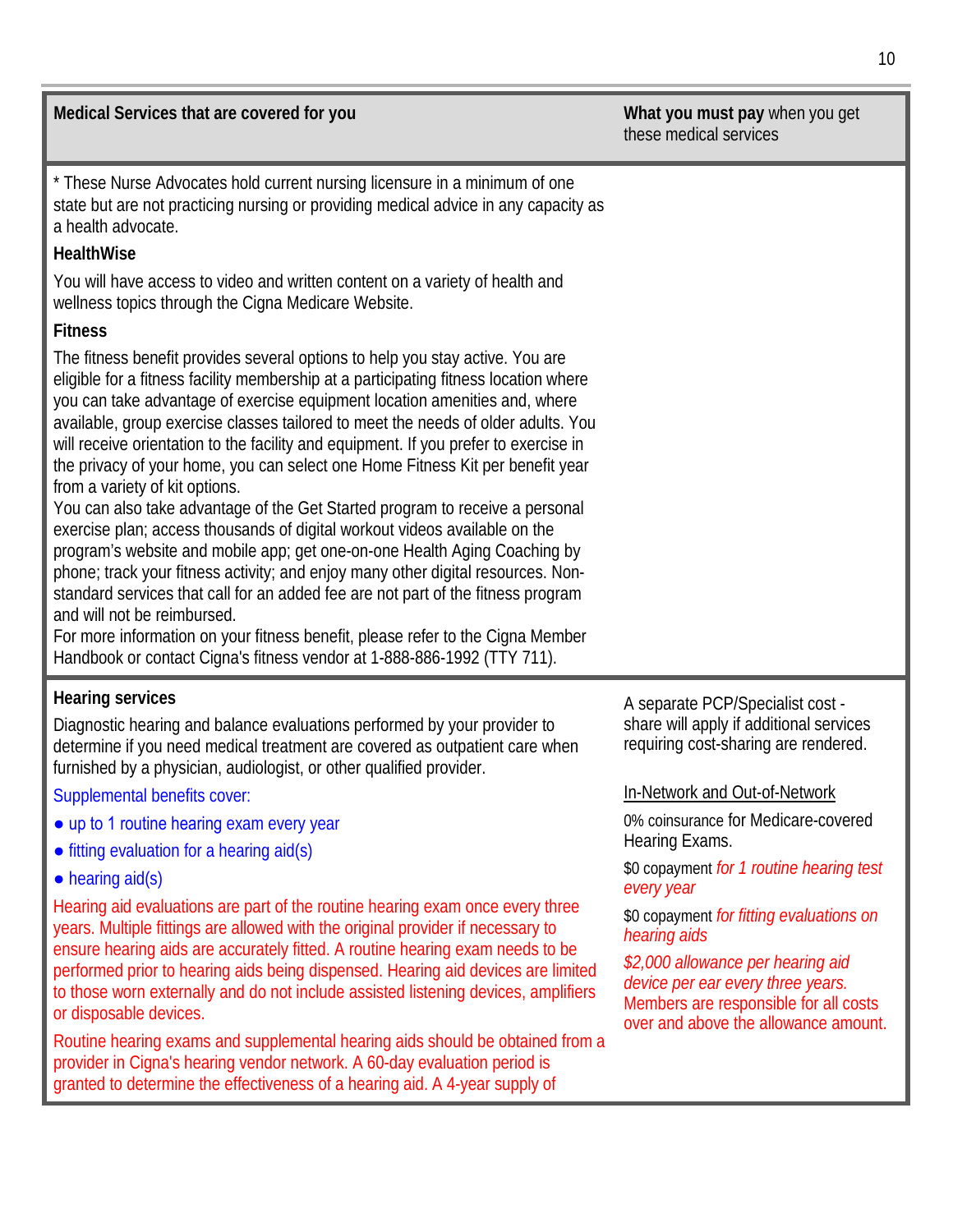| Medical Services that are covered for you                                                                                                                                                                                                                                                                                                                                                                                                                                                                                                                                                                                                                                                                                                                                                                                                                                                                                                                                                                                                                | What you must pay when you get<br>these medical services                                                                                                              |
|----------------------------------------------------------------------------------------------------------------------------------------------------------------------------------------------------------------------------------------------------------------------------------------------------------------------------------------------------------------------------------------------------------------------------------------------------------------------------------------------------------------------------------------------------------------------------------------------------------------------------------------------------------------------------------------------------------------------------------------------------------------------------------------------------------------------------------------------------------------------------------------------------------------------------------------------------------------------------------------------------------------------------------------------------------|-----------------------------------------------------------------------------------------------------------------------------------------------------------------------|
| batteries (up to 256 cells per hearing aid) is included with a hearing aid that is<br>acquired through Cigna's hearing vendor.<br>For more information on your supplemental hearing benefits, please refer to your<br>plan's Member Handbook or contact Cigna's hearing vendor at 1-866-872-1001<br>$(TTY 711)$ .                                                                                                                                                                                                                                                                                                                                                                                                                                                                                                                                                                                                                                                                                                                                        |                                                                                                                                                                       |
| HIV screening<br>For people who ask for an HIV screening test or who are at increased risk for HIV<br>infection, we cover:<br>• One screening exam every 12 months<br>For women who are pregnant, we cover:<br>• Up to three screening exams during a pregnancy                                                                                                                                                                                                                                                                                                                                                                                                                                                                                                                                                                                                                                                                                                                                                                                          | In-Network and Out-of-Network<br>There is no coinsurance, copayment, or<br>deductible for beneficiaries eligible for<br>Medicare-covered preventive HIV<br>screening. |
| <b>Home-delivered meals</b><br>When released from an inpatient hospital stay or skilled nursing facility, you can<br>get 14 healthy frozen meals delivered to your home. You will receive a call from<br>the plan's meal provider to schedule delivery. This benefit is available up to 3<br>times each year. Releases from an emergency department, observation stay or<br>outpatient visit are not eligible.<br>For more information on your home-delivered meals benefit, please refer to<br>Cigna's Member Handbook or call Member Service (phone numbers are listed on<br>the back cover of this booklet).<br><b>Meals for ESRD members</b><br>Members diagnosed with End-Stage Renal Disease (ESRD) and enrolled in an<br>ESRD care management program can get up to 56 healthy frozen meals<br>delivered to their home.* Members are eligible for this benefit once per year.<br>Members meeting this requirement will receive a call from Cigna's meal provider<br>to schedule delivery.<br>Authorization and/or referral applies to ESRD meals. | \$0 copayment for the home-delivered<br>meals benefit.<br>\$0 copayment for 56 meals over 28<br>days, once each year for ESRD<br>members                              |
| Home health agency care<br>Prior to receiving home health services, a doctor must certify that you need home<br>health services and will order home health services to be provided by a home<br>health agency. You must be homebound, which means leaving home is a major<br>effort.<br>Covered services include, but are not limited to:<br>Part-time or intermittent skilled nursing and home health aide services (To be<br>$\bullet$<br>covered under the home health care benefit, your skilled nursing and home                                                                                                                                                                                                                                                                                                                                                                                                                                                                                                                                    | Authorization rules may apply.<br>In-Network and Out-of-Network<br>\$0 copayment for Medicare-covered<br>home health visits                                           |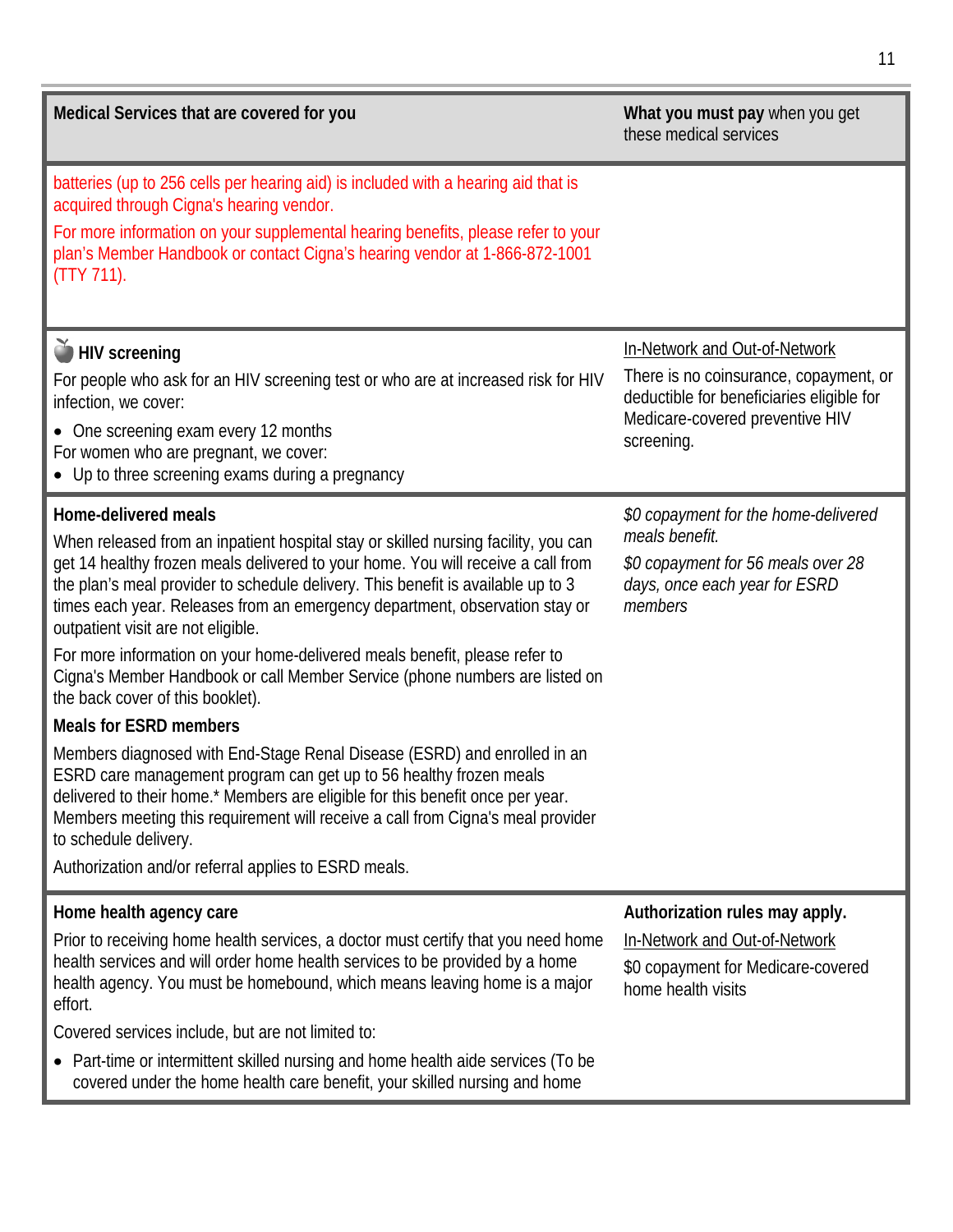**Medical Services that are covered for you What you must pay** when you get

health aide services combined must total fewer than 8 hours per day and 35 hours per week)

- Physical therapy, occupational therapy, and speech therapy
- Medical and social services
- Medical equipment and supplies

#### **Home infusion therapy**

Home infusion therapy involves the intravenous or subcutaneous administration of drugs or biologicals to an individual at home. The components needed to perform home infusion include the drug (for example, antivirals, immune globulin), equipment (for example, a pump), and supplies (for example, tubing and catheters).

Covered services include, but are not limited to:

- Professional services, including nursing services, furnished in accordance with the plan of care
- Patient training and education not otherwise covered under the durable medical equipment benefit
- Remote monitoring
- Monitoring services for the provision of home infusion therapy and home infusion drugs furnished by a qualified home infusion therapy supplier.

#### **Hospice care**

You may receive care from any Medicare-certified hospice program. You are eligible for the hospice benefit when your doctor and the hospice medical director have given you a terminal prognosis certifying that you're terminally ill and have 6 months or less to live if your illness runs its normal course. Your hospice doctor can be a network provider or an out-of-network provider.

Covered services include:

- Drugs for symptom control and pain relief
- Short-term respite care
- Home care

For hospice services and for services that are covered by Medicare Part A or B and are related to your terminal prognosis: Original Medicare (rather than our plan) will pay for your hospice services and any Part A and Part B services related to your terminal prognosis. While you are in the hospice program, your hospice provider will bill Original Medicare for the services that Original Medicare pays for.

For services that are covered by Medicare Part A or B and are not related to your terminal prognosis: If you need non-emergency, non-urgently needed services that are covered under Medicare Part A or B and that are not related to your

When you enroll in a Medicare-certified hospice program, your hospice services and your Part A and Part B services related to your terminal prognosis are paid for by Original Medicare, not our plan.

You must get care from a Medicarecertified hospice. You must consult with your plan before you select hospice.

## Hospice Consultation

You pay the applicable cost-sharing for the provider of the service (for example, physician services). Please refer to the applicable benefit in this section of this *Evidence of Coverage.*

You pay the applicable cost sharing for each service obtained. Please refer to the *Durable medical equipment and related supplies and Medicare Part B Prescription Drugs* benefit listings for

related cost share amounts.

these medical services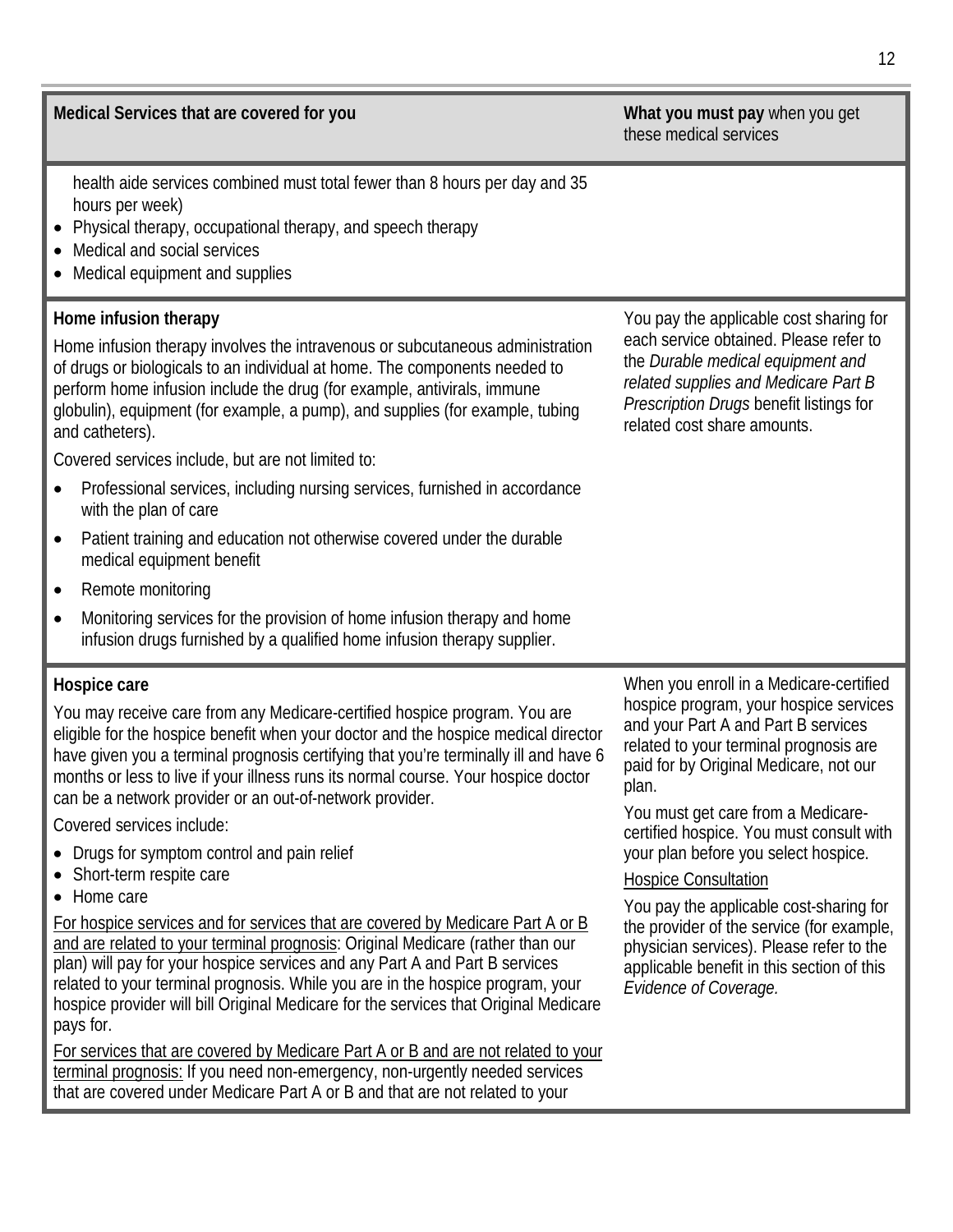| Medical Services that are covered for you                                                                                                                                                                                                                                                                                                                                                                                                                                                                                                                                                                                                                                                                                                                                                                                                                                                                                                                                                                                                                                                                                                                                                                                                                | What you must pay when you get<br>these medical services                                                                                                                                                                                                                                                                                                                                                     |
|----------------------------------------------------------------------------------------------------------------------------------------------------------------------------------------------------------------------------------------------------------------------------------------------------------------------------------------------------------------------------------------------------------------------------------------------------------------------------------------------------------------------------------------------------------------------------------------------------------------------------------------------------------------------------------------------------------------------------------------------------------------------------------------------------------------------------------------------------------------------------------------------------------------------------------------------------------------------------------------------------------------------------------------------------------------------------------------------------------------------------------------------------------------------------------------------------------------------------------------------------------|--------------------------------------------------------------------------------------------------------------------------------------------------------------------------------------------------------------------------------------------------------------------------------------------------------------------------------------------------------------------------------------------------------------|
| terminal prognosis, your cost for these services depends on whether you use a<br>provider in our plan's network:<br>• If you obtain the covered services from a network provider, you only pay the<br>plan cost-sharing amount for in-network services<br>• If you obtain the covered services from an out-of-network provider, you pay<br>the cost-sharing for out-of-network services<br>For services that are covered by our plan but are not covered by Medicare Part A<br>or B: Our plan will continue to cover plan-covered services that are not covered<br>under Part A or B whether or not they are related to your terminal prognosis. You<br>pay your plan cost-sharing amount for these services.<br>For drugs that may be covered by the plan's Part D benefit: Drugs are never<br>covered by both hospice and our plan at the same time. For more information,<br>please see Chapter 5, Section 9.4 (What if you're in Medicare-certified hospice).<br>Note: If you need non-hospice care (care that is not related to your terminal<br>prognosis), you should contact us to arrange the services.<br>Our plan covers hospice consultation services (one time only) for a terminally ill<br>person who hasn't elected the hospice benefit. |                                                                                                                                                                                                                                                                                                                                                                                                              |
| Immunizations<br>Covered Medicare Part B services include:<br>Pneumonia vaccine<br>Flu shots, each fly season in the fall and winter, with additional flu shots if<br>$\bullet$<br>medically necessary.<br>Hepatitis B vaccine if you are at high or intermediate risk of getting Hepatitis<br>$\bullet$<br>B<br>COVID-19 vaccine<br>Other vaccines if you are at risk and they meet Medicare Part B coverage<br>rules<br>We also cover some vaccines under our Part D prescription drug benefit.                                                                                                                                                                                                                                                                                                                                                                                                                                                                                                                                                                                                                                                                                                                                                        | In-Network and Out-of-Network<br>There is no coinsurance, copayment, or<br>deductible for the pneumonia, influenza,<br>Hepatitis B, and COVID-19 vaccines.                                                                                                                                                                                                                                                   |
| Inpatient hospital care<br>Includes inpatient acute, inpatient rehabilitation, long-term care hospitals and<br>other types of inpatient hospital services. Inpatient hospital care starts the day<br>you are formally admitted to the hospital with a doctor's order. The day before<br>you are discharged is your last inpatient day.<br>Our plan covers an unlimited number of days for an inpatient hospital stay.<br>Covered services include but are not limited to:<br>Semi-private room (or a private room if medically necessary)<br>Meals including special diets<br>Regular nursing services<br>Costs of special care units (such as intensive care or coronary care units)                                                                                                                                                                                                                                                                                                                                                                                                                                                                                                                                                                    | Authorization rules may apply.<br>In-Network and Out-of-Network<br>Except in an emergency, your doctor<br>must tell the plan that you are going to<br>be admitted to the hospital.<br>For each Medicare-covered hospital<br>stay, your copayment is:<br>0% coinsurance per admission<br>For each Medicare-covered hospital<br>stay, you are required to pay the<br>applicable cost-sharing starting with Day |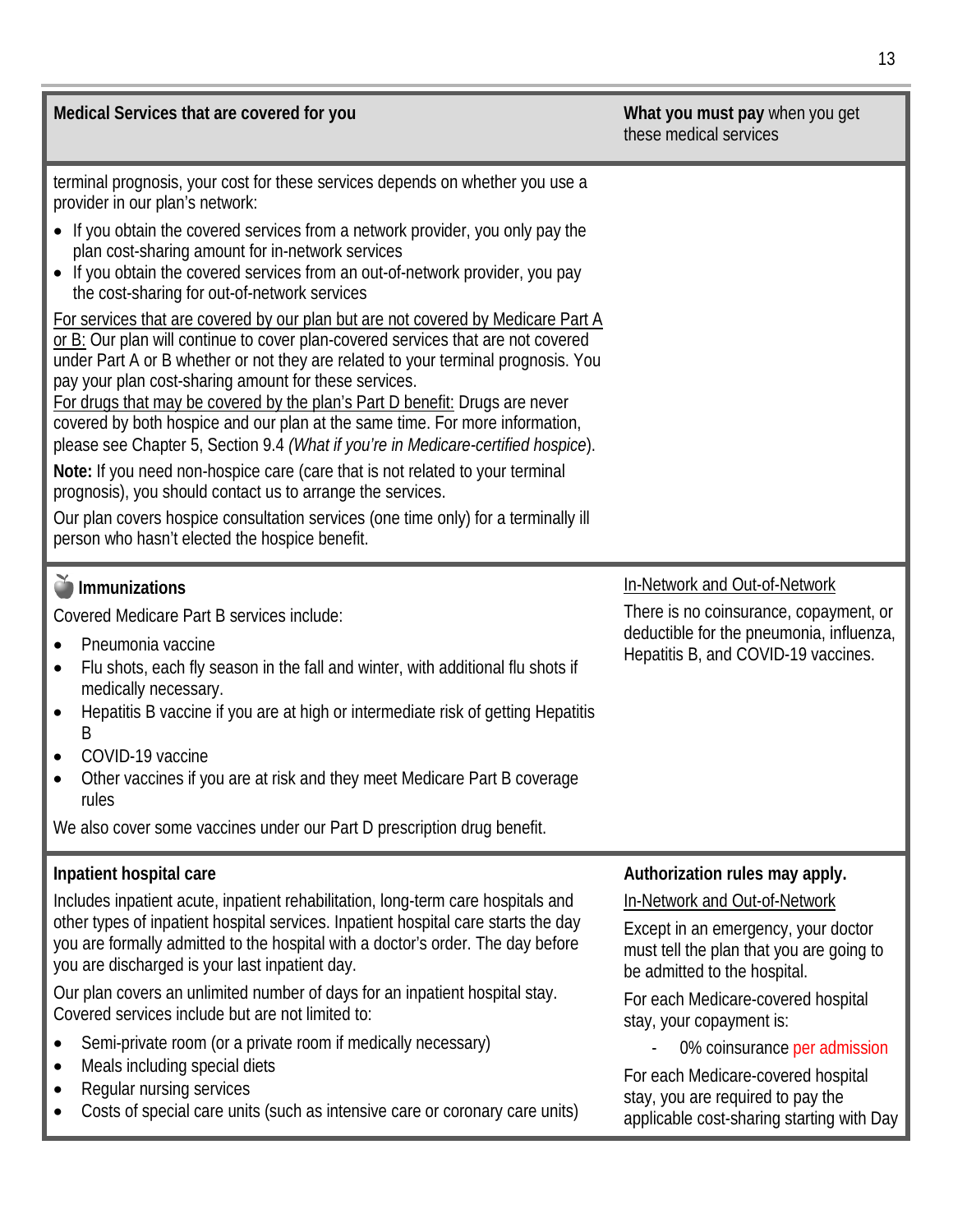**Medical Services that are covered for you What you must pay** when you get

- Drugs and medications
- Lab tests
- X-rays and other radiology services
- Necessary surgical and medical supplies
- Use of appliances, such as wheelchairs
- Operating and recovery room costs
- Physical, occupational, and speech language therapy
- Inpatient substance abuse services
- Under certain conditions, the following types of transplants are covered: corneal, kidney, kidney-pancreatic, heart, liver, lung, heart/lung, bone marrow, stem cell, and intestinal/multivisceral. If you need a transplant, we will arrange to have your case reviewed by a Medicare-approved transplant center that will decide whether you are a candidate for a transplant. Transplant providers may be local or outside of the service area. If our innetwork transplant services are outside the community pattern of care, you may choose to go locally as long as the local transplant providers are willing to accept the Original Medicare rate,. If our plan provides transplant services at a location outside the pattern of care for transplants in our community and you choose to obtain transplants at this distant location, we will arrange or pay for appropriate lodging and transportation costs for you and a companion.
- Blood including storage and administration. Coverage of whole blood and packed red cells begins with the first pint of blood that you need. All other components of blood are covered beginning with the first pint used.
- Physician services

**Note:** To be an inpatient, your provider must write an order to admit you formally as an inpatient of the hospital. Even if you stay in the hospital overnight, you might still be considered an "outpatient." If you are not sure if you are an inpatient or an outpatient, you should ask the hospital staff.

You can also find more information in a Medicare fact sheet called "Are You a Hospital Inpatient or Outpatient? If You Have Medicare – Ask!" This fact sheet is available on the Web at

<http://www.medicare.gov/Publications/Pubs/pdf/11435.pdf> or by calling 1-800- MEDICARE (1-800-633-4227). TTY users call 1-877-486-2048. You can call these numbers for free, 24 hours a day, 7 days a week.

#### **Inpatient mental health care**

Covered services include mental health care services that require a hospital stay. Our plan covers up to 190 days in a lifetime for inpatient mental health care in a psychiatric hospital. The inpatient hospital care limit does not apply to inpatient mental services provided in a general hospital.

these medical services

1 each time you are admitted. Costsharing does not apply on day of discharge.

Our plan covers an unlimited number of days for a Medicare-covered hospital stay.

If readmitted within 24 hours for the same diagnosis the benefit will continue from original admission. You may not owe any additional copayments. In some instances, readmission within 30 days may result in continuation of benefits from the original admission, pending quality medical review by Cigna.

#### **Authorization rules may apply.**

In-Network and Out-of-Network

Except in an emergency, your doctor must tell the plan that you are going to be admitted to the hospital.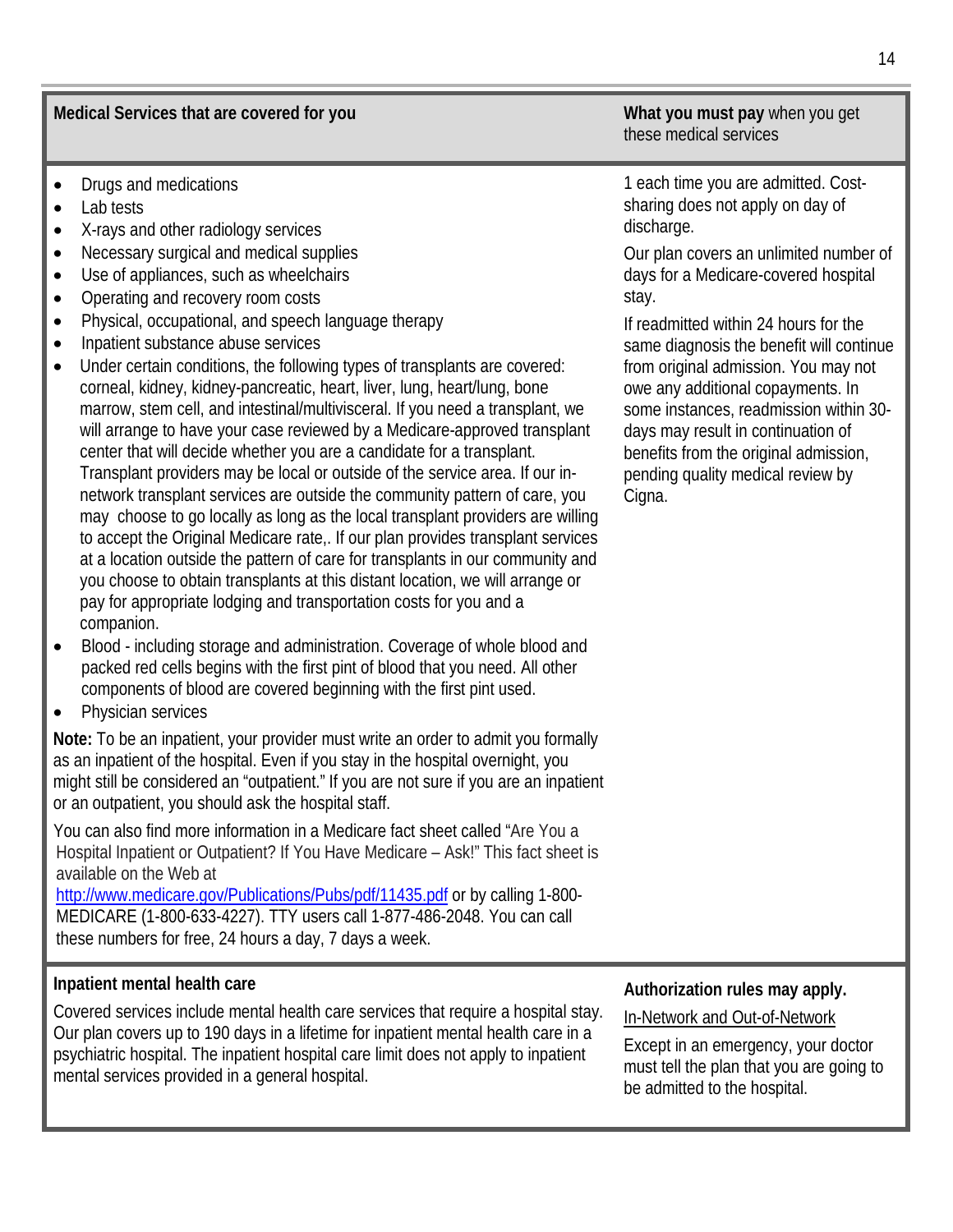| Medical Services that are covered for you                                                                                                                                                                                                                                                                                                                                                                                                                                                                                                                                                                                                                                                                                                                                                                                                                                                                                                                                                                                                                                                                                                                                                                                                                                                                                                            | What you must pay when you get<br>these medical services                                                                                                                                                                                                                                                                                                                                                                                                                                                                                                                                                                                                                     |
|------------------------------------------------------------------------------------------------------------------------------------------------------------------------------------------------------------------------------------------------------------------------------------------------------------------------------------------------------------------------------------------------------------------------------------------------------------------------------------------------------------------------------------------------------------------------------------------------------------------------------------------------------------------------------------------------------------------------------------------------------------------------------------------------------------------------------------------------------------------------------------------------------------------------------------------------------------------------------------------------------------------------------------------------------------------------------------------------------------------------------------------------------------------------------------------------------------------------------------------------------------------------------------------------------------------------------------------------------|------------------------------------------------------------------------------------------------------------------------------------------------------------------------------------------------------------------------------------------------------------------------------------------------------------------------------------------------------------------------------------------------------------------------------------------------------------------------------------------------------------------------------------------------------------------------------------------------------------------------------------------------------------------------------|
|                                                                                                                                                                                                                                                                                                                                                                                                                                                                                                                                                                                                                                                                                                                                                                                                                                                                                                                                                                                                                                                                                                                                                                                                                                                                                                                                                      | For each Medicare-covered hospital<br>stay, your copayment is:<br>0% coinsurance per admission<br>For each Medicare-covered hospital<br>stay, you are required to pay the<br>applicable cost-sharing, starting with<br>Day 1 each time you are admitted. Cost<br>sharing does not apply on day of<br>discharge.<br>Our plan also covers 60 "lifetime<br>reserve days." These are "extra" days<br>that we cover. If your hospital stay is<br>longer than 90 days, you can use these<br>extra days. But once you have used up<br>these extra 60 days, your inpatient<br>hospital coverage will be limited to 90<br>days. There is a \$0 copayment per<br>lifetime reserve day. |
| Inpatient stay: Covered services received in a hospital or SNF during a non-<br>covered inpatient stay<br>If you have exhausted your inpatient benefits or if the inpatient stay is not<br>reasonable and necessary, we will not cover your inpatient stay. However, in<br>some cases, we will cover certain services you receive while you are in the<br>hospital or the skilled nursing facility (SNF). Covered services include, but are not<br>limited to:<br>Physician services<br>Diagnostic tests (like lab tests)<br>X-ray, radium, and isotope therapy including technician materials and<br>services<br>Surgical dressings<br>$\bullet$<br>Splints, casts and other devices used to reduce fractures and dislocations<br>Prosthetics and orthotics devices (other than dental) that replace all or part of<br>$\bullet$<br>an internal body organ (including contiguous tissue), or all or part of the<br>function of a permanently inoperative or malfunctioning internal body organ,<br>including replacement or repairs of such devices<br>Leg, arm, back, and neck braces; trusses, and artificial legs, arms, and eyes<br>including adjustments, repairs, and replacements required because of<br>breakage, wear, loss, or a change in the patient's physical condition<br>Physical therapy, speech therapy, and occupational therapy | You pay the applicable cost-sharing for<br>other services as though they were<br>provided on an outpatient basis. Please<br>refer to the applicable benefit in this<br>section of this Evidence of Coverage.                                                                                                                                                                                                                                                                                                                                                                                                                                                                 |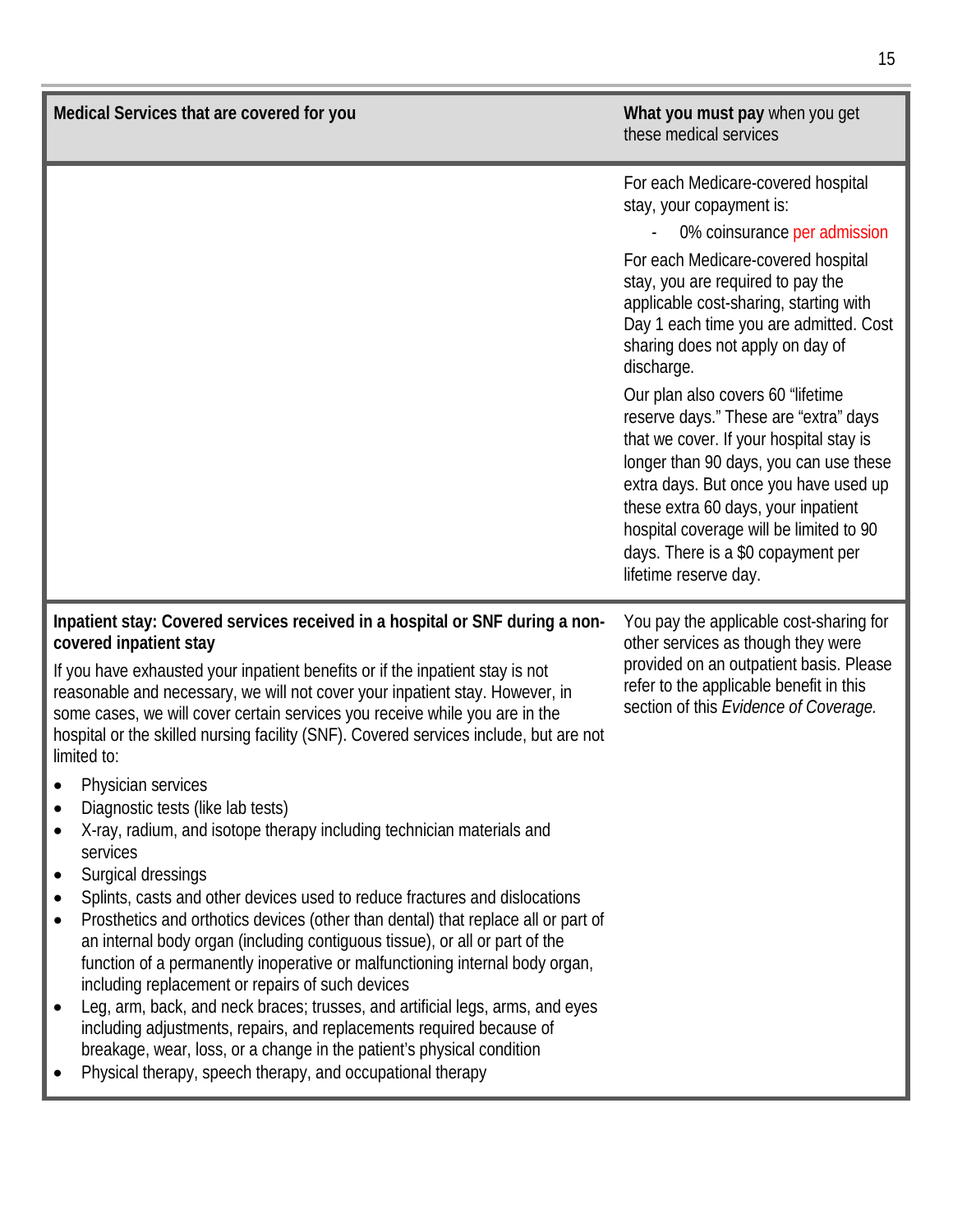**Medical Services that are covered for you What you must pay** when you get these medical services **Medical nutrition therapy** This benefit is for people with diabetes, renal (kidney) disease (but not on dialysis), or after a kidney transplant when ordered by your doctor. We cover 3 hours of one-on-one counseling services during your first year that you receive medical nutrition therapy services under Medicare (this includes our plan, any other Medicare Advantage plan, or Original Medicare), and 2 hours each year after that. If your condition, treatment, or diagnosis changes, you may be able to receive more hours of treatment with a physician's order. A physician must prescribe these services and renew their order yearly if your treatment is needed into the next calendar year. In-Network and Out-of-Network There is no coinsurance, copayment, or deductible for beneficiaries eligible for Medicare-covered medical nutrition therapy services. **Medicare Diabetes Prevention Program (MDPP)** MDPP services will be covered for eligible Medicare beneficiaries under all Medicare health plans. MDPP is a structured health behavior change intervention that provides practical training in long-term dietary change, increased physical activity and problem solving strategies for overcoming challenges to sustaining weight loss and a healthy lifestyle. In-Network and Out-of-Network There is no coinsurance, copayment, or deductible for the MDPP benefit. **Medicare Part B prescription drugs**  These drugs are covered under Part B of Original Medicare. Members of our plan receive coverage for these drugs through our plan. Covered drugs include: **Authorization rules may apply.** In-Network and Out-of-Network

- Drugs that usually aren't self-administered by the patient and are injected or infused while you are getting physician, hospital outpatient, or ambulatory surgical center services
- Drugs you take using durable medical equipment (such as nebulizers) that were authorized by the plan
- Clotting factors you give yourself by injection if you have hemophilia
- Immunosuppressive drugs, if you were enrolled in Medicare Part A at the time of the organ transplant
- Injectable osteoporosis drugs, if you are homebound, have a bone fracture that a doctor certifies was related to post-menopausal osteoporosis, and cannot self-administer the drug
- Antigens
- Certain oral anti-cancer drugs and anti-nausea drugs
- Certain drugs for home dialysis, including heparin, the antidote for heparin when medically necessary, topical anesthetics, and erythropoiesisstimulating agents (such as Aranesp<sup>®</sup>)
- Intravenous Immune Globulin for the home treatment of primary immune deficiency diseases

0% coinsurance for Medicare-covered Part B Chemotherapy drugs and other Part B drugs

Medicare Part B drugs may be subject to step therapy requirements.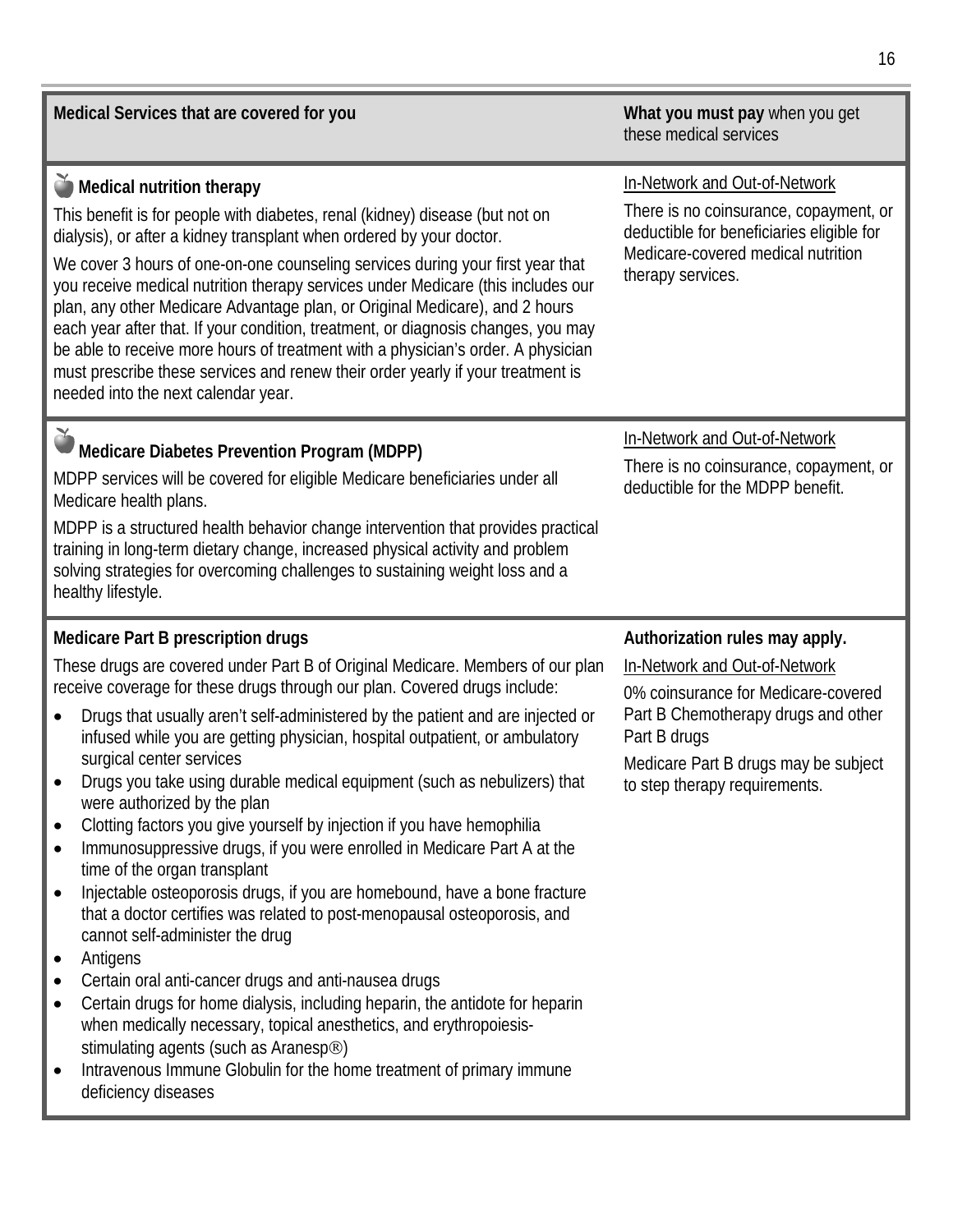| Medical Services that are covered for you                                                                                                                                                                                                                                                                                                                                                                                                                                                                                                                                                                                                                  | What you must pay when you get<br>these medical services                                                                                                                                                                                                                                                                                                                                                                                            |
|------------------------------------------------------------------------------------------------------------------------------------------------------------------------------------------------------------------------------------------------------------------------------------------------------------------------------------------------------------------------------------------------------------------------------------------------------------------------------------------------------------------------------------------------------------------------------------------------------------------------------------------------------------|-----------------------------------------------------------------------------------------------------------------------------------------------------------------------------------------------------------------------------------------------------------------------------------------------------------------------------------------------------------------------------------------------------------------------------------------------------|
| The following link will take you to a list of Part B Drugs that may be subject to<br>Step Therapy: www.cigna.com/medicare/part-d/drug-list-formulary.<br>Chapter 5 explains the Part D prescription drug benefit, including rules you must<br>follow to have prescriptions covered. What you pay for your Part D prescription<br>drugs through our plan is explained in Chapter 6.                                                                                                                                                                                                                                                                         |                                                                                                                                                                                                                                                                                                                                                                                                                                                     |
| Obesity screening and therapy to promote sustained weight loss<br>If you have a body mass index of 30 or more, we cover intensive counseling to<br>help you lose weight. This counseling is covered if you get it in a primary care<br>setting, where it can be coordinated with your comprehensive prevention plan.<br>Talk to your primary care doctor or practitioner to find out more.                                                                                                                                                                                                                                                                 | In-Network and Out-of-Network<br>There is no coinsurance, copayment, or<br>deductible for preventive obesity<br>screening and therapy.                                                                                                                                                                                                                                                                                                              |
| Opioid treatment program services<br>Members of our plan with opioid use disorder (OUD) can receive coverage of<br>services to treat OUD through an Opioid Treatment Program (OTP) which<br>includes the following services:<br>• U.S. Food and Drug Administration (FDA)-approved opioid agonist and<br>antagonist medication-assisted treatment (MAT) medications.<br>• Dispensing and administration of MAT medications (if applicable)<br>· Substance use counseling<br>• Individual and group therapy<br>• Toxicology testing<br>• Intake activities<br>• Periodic assessments                                                                        | Authorization rules may apply<br>In-Network and Out-of-Network<br>0% coinsurance for Medicare-covered<br>opioid treatment services.                                                                                                                                                                                                                                                                                                                 |
| Outpatient diagnostic tests and therapeutic services and supplies<br>Covered services include, but are not limited to:<br>X-rays<br>Radiation (radium and isotope) therapy including technician materials and<br>supplies<br>Surgical supplies, such as dressings<br>$\bullet$<br>Splints, casts and other devices used to reduce fractures and dislocations<br>Laboratory tests<br>Blood - including storage and administration. Coverage of whole blood and<br>packed red cells begins with the first pint of blood that you need. All other<br>components of blood are covered beginning with the first pint used.<br>Other outpatient diagnostic tests | Authorization rules may apply.<br>Authorization not required for COVID-<br>19 related testing.<br>In-Network and Out-of-Network<br>A separate PCP/Specialist cost-<br>share will apply if additional<br>services requiring cost-sharing are<br>rendered.<br>0% coinsurance for Medicare-covered<br>diagnostic procedures and tests.<br>0% coinsurance for Medicare-covered<br>lab services<br>0% coinsurance for Medicare-covered<br>blood services |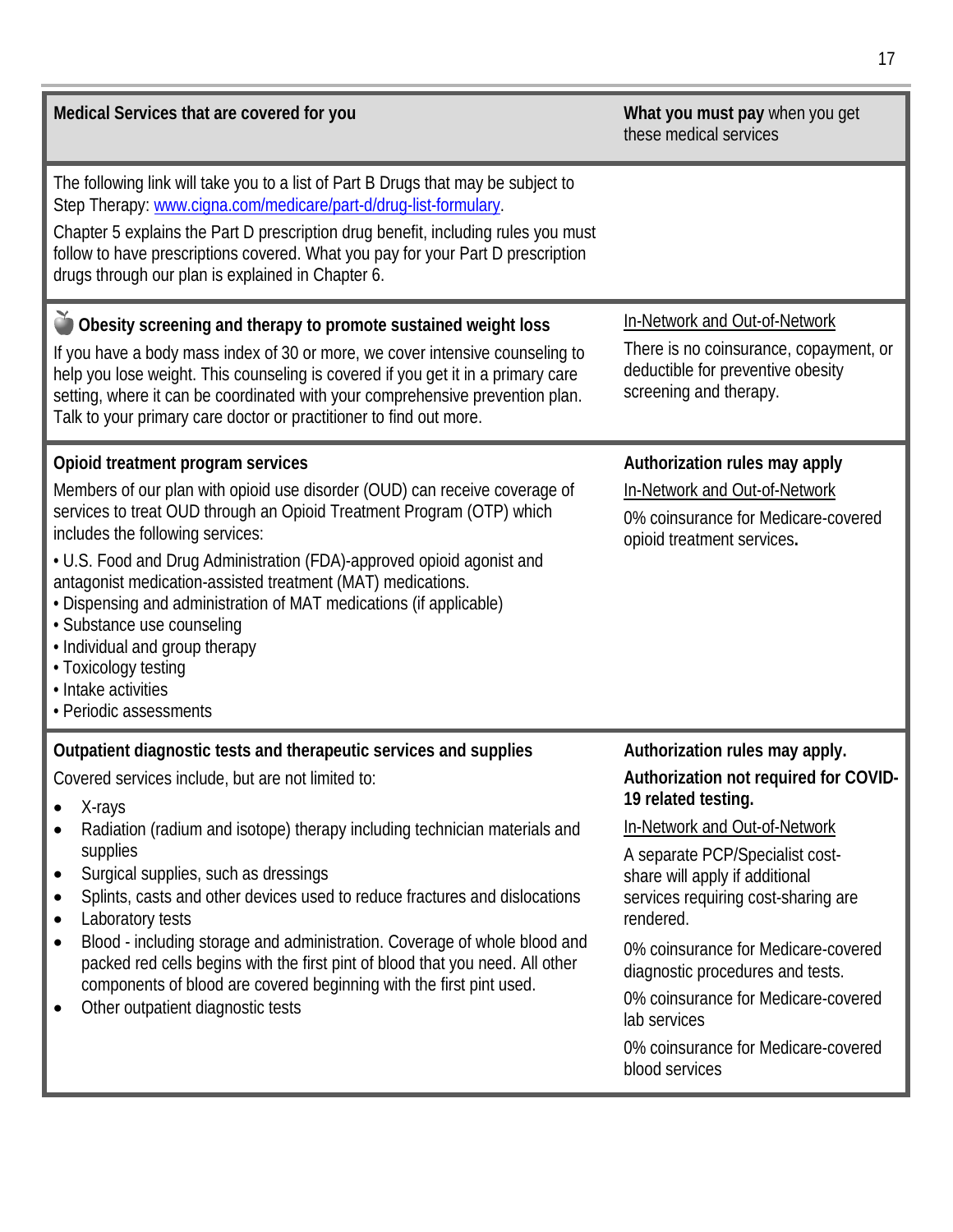| Medical Services that are covered for you                                                                                                                                                                                                                                                                                                                                                                                                                                                                                                                                                                                                                                                                                                                                                                                                                                                                                                                                                                                                                                                                                                                                                                                                                                                                                                                                                                                  | What you must pay when you get<br>these medical services                                                                                                                                                                                                                                                                                                                                                                                                                                                                                                                |  |
|----------------------------------------------------------------------------------------------------------------------------------------------------------------------------------------------------------------------------------------------------------------------------------------------------------------------------------------------------------------------------------------------------------------------------------------------------------------------------------------------------------------------------------------------------------------------------------------------------------------------------------------------------------------------------------------------------------------------------------------------------------------------------------------------------------------------------------------------------------------------------------------------------------------------------------------------------------------------------------------------------------------------------------------------------------------------------------------------------------------------------------------------------------------------------------------------------------------------------------------------------------------------------------------------------------------------------------------------------------------------------------------------------------------------------|-------------------------------------------------------------------------------------------------------------------------------------------------------------------------------------------------------------------------------------------------------------------------------------------------------------------------------------------------------------------------------------------------------------------------------------------------------------------------------------------------------------------------------------------------------------------------|--|
|                                                                                                                                                                                                                                                                                                                                                                                                                                                                                                                                                                                                                                                                                                                                                                                                                                                                                                                                                                                                                                                                                                                                                                                                                                                                                                                                                                                                                            | 0% coinsurance for Medicare-covered<br>diagnostic radiology services (not<br>including X-rays).<br>If multiple test types (such as CT and<br>PET) are performed in the same day,<br>multiple copayments will apply. If<br>multiple tests of the same type (for<br>example, CT scan of the head and<br>CT scan of the chest) are performed<br>in the same day one copayment will<br>apply.<br>0% coinsurance for Medicare-<br>covered therapeutic radiology<br>services.<br>0% coinsurance for Medicare-<br>covered X-rays. No prior<br>authorization needed for X-rays. |  |
| Outpatient hospital observation<br>Observation services are hospital outpatient services given to determine if you<br>need to be admitted as an inpatient or can be discharged.<br>For outpatient hospital observation services to be covered, they must meet the<br>Medicare criteria and be considered reasonable and necessary. Observation<br>services are covered only when provided by the order of a physician or another<br>individual authorized by state licensure law and hospital staff bylaws to admit<br>patients to the hospital or order outpatient tests.<br>Note: Unless the provider has written an order to admit you as an inpatient to the<br>hospital, you are an outpatient and pay the cost-sharing amounts for outpatient<br>hospital services. Even if you stay in the hospital overnight, you might still be<br>considered an "outpatient." If you are not sure if you are an outpatient, you should<br>ask the hospital staff.<br>You can also find more information in a Medicare fact sheet called "Are You a<br>Hospital Inpatient or Outpatient? If You Have Medicare - Ask!" This fact sheet is<br>available on the Web at https://www.medicare.gov/sites/default/files/2018-<br>09/11435-Are-You-an-Inpatient-or-Outpatient.pdf or by calling 1-800-MEDICARE<br>(1-800-633-4227). TTY users call 1-877-486-2048. You can call these numbers<br>for free, 24 hours a day, 7 days a week. | Authorization rules may apply<br>In-Network and Out-of-Network<br>0% coinsurance for Medicare-covered<br>outpatient hospital observation.                                                                                                                                                                                                                                                                                                                                                                                                                               |  |
| <b>Outpatient hospital services</b><br>We cover medically-necessary services you get in the outpatient department of a<br>hospital for diagnosis or treatment of an illness or injury.                                                                                                                                                                                                                                                                                                                                                                                                                                                                                                                                                                                                                                                                                                                                                                                                                                                                                                                                                                                                                                                                                                                                                                                                                                     | Authorization rules may apply.<br>You pay the applicable cost-sharing for<br>these services. Please refer to the                                                                                                                                                                                                                                                                                                                                                                                                                                                        |  |

Covered services include, but are not limited to: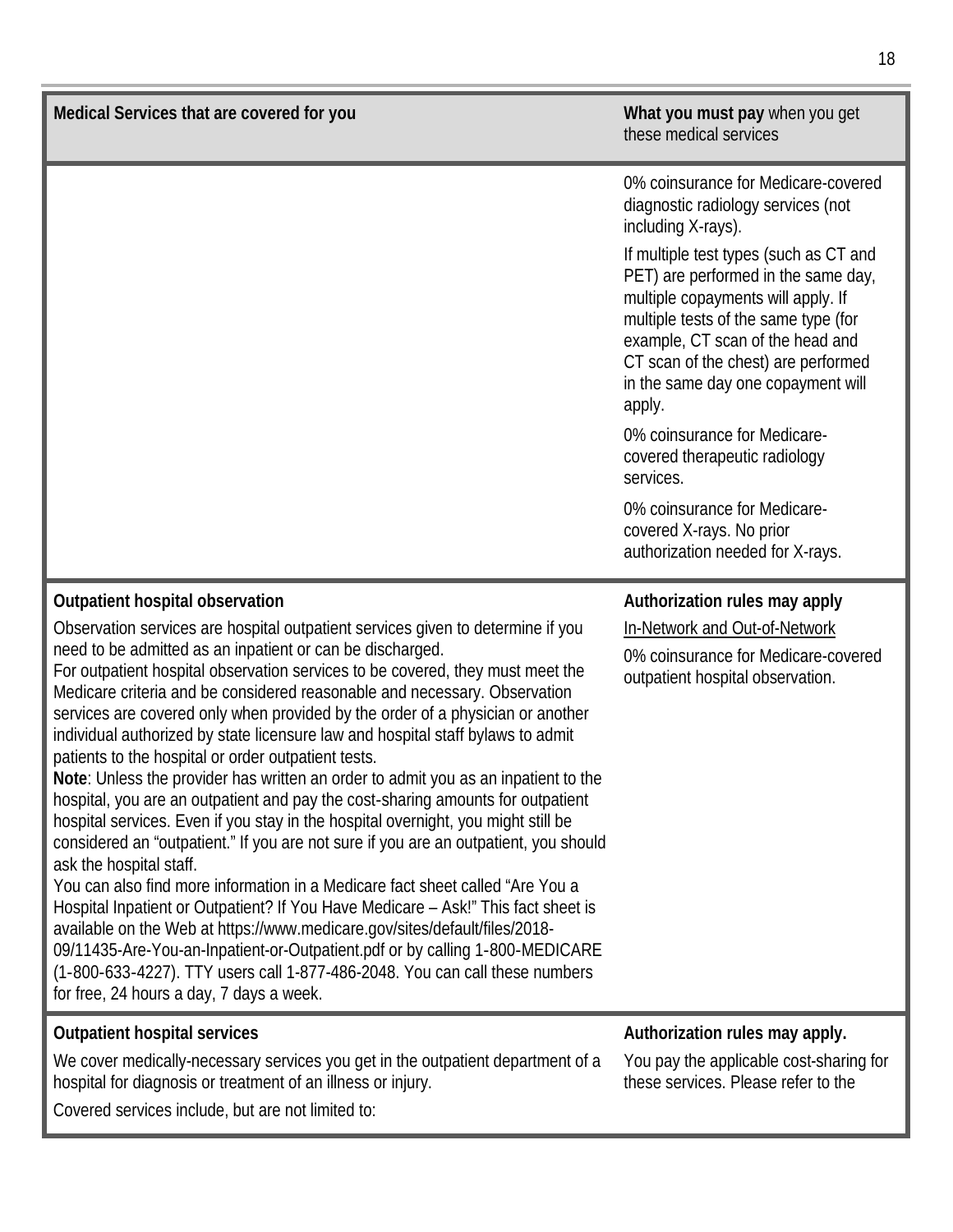| observation services or outpatient surgery                                                                                                                                                                                                                                                                                                                                                                                                                                                                                                                                                                                                                                                                                                                                                                                                                                                                                                                                                                                                                                                                                                                                                                                                                                                                   | Evidence of Coverage.                                                                                                                                                                                                                                                                 |
|--------------------------------------------------------------------------------------------------------------------------------------------------------------------------------------------------------------------------------------------------------------------------------------------------------------------------------------------------------------------------------------------------------------------------------------------------------------------------------------------------------------------------------------------------------------------------------------------------------------------------------------------------------------------------------------------------------------------------------------------------------------------------------------------------------------------------------------------------------------------------------------------------------------------------------------------------------------------------------------------------------------------------------------------------------------------------------------------------------------------------------------------------------------------------------------------------------------------------------------------------------------------------------------------------------------|---------------------------------------------------------------------------------------------------------------------------------------------------------------------------------------------------------------------------------------------------------------------------------------|
| Laboratory and diagnostic tests billed by the hospital<br>$\bullet$<br>Mental health care, including care in a partial-hospitalization program, if a<br>$\bullet$<br>doctor certifies that inpatient treatment would be required without it<br>X-rays and other radiology services billed by the hospital<br>$\bullet$<br>Medical supplies such as splints and casts<br>$\bullet$<br>Certain drugs and biologicals that you can't give yourself<br>$\bullet$<br>Note: Unless the provider has written an order to admit you as an inpatient to the<br>hospital, you are an outpatient and pay the cost-sharing amounts for outpatient<br>hospital services. Even if you stay in the hospital overnight, you might still be<br>considered an "outpatient." If you are not sure if you are an outpatient, you should<br>ask the hospital staff.<br>You can also find more information in a Medicare fact sheet called "Are You a<br>Hospital Inpatient or Outpatient? If You Have Medicare - Ask!" This fact sheet is<br>available on the Web at https://www.medicare.gov/sites/default/files/2018-<br>09/11435-Are-You-an-Inpatient-or-Outpatient.pdf or by calling 1-800-MEDICARE<br>(1-800-633-4227). TTY users call 1-877-486-2048. You can call these numbers<br>for free, 24 hours a day, 7 days a week. | Self-administered drugs (medication you<br>would normally take on your own) are<br>not covered in an outpatient hospital<br>setting. These drugs may be covered<br>under your Part D benefit. Please<br>contact Member Service for more<br>information.                               |
| Outpatient mental health care<br>Covered services include:                                                                                                                                                                                                                                                                                                                                                                                                                                                                                                                                                                                                                                                                                                                                                                                                                                                                                                                                                                                                                                                                                                                                                                                                                                                   | Authorization rules may apply.<br>In-Network and Out-of-Network                                                                                                                                                                                                                       |
| Mental health services provided by a state-licensed psychiatrist or doctor, clinical<br>psychologist, clinical social worker, clinical nurse specialist, nurse practitioner,<br>physician assistant, or other Medicare-qualified mental health care professional<br>as allowed under applicable state laws.<br>Members will be able to access certain providers that offer telehealth services for<br>behavioral health by phone/computer/tablet, etc. enabling easier access to tele-<br>psych services. To find these providers you can visit<br>https://providersearch.hsconnectonline.com/OnlineDirectory online or call<br>Member Service (phone numbers are printed on the back cover of this booklet).                                                                                                                                                                                                                                                                                                                                                                                                                                                                                                                                                                                                | 0% coinsurance for each Medicare-<br>covered group therapy visit<br>0% coinsurance for each Medicare-<br>covered individual therapy visit<br>0% coinsurance for each Medicare-<br>covered Telehealth-Behavioral health<br>visit                                                       |
| <b>Outpatient rehabilitation services</b><br>Covered services include: physical therapy (in-person or virtual), occupational<br>therapy, and speech language therapy.<br>Outpatient rehabilitation services are provided in various outpatient settings, such<br>as hospital outpatient departments, independent therapist offices, and<br>Comprehensive Outpatient Rehabilitation Facilities (CORFs).                                                                                                                                                                                                                                                                                                                                                                                                                                                                                                                                                                                                                                                                                                                                                                                                                                                                                                       | Authorization rules may apply.<br>In-Network and Out-of-Network<br>0% coinsurance for Medicare-covered<br>Occupational Therapy visits<br>0% coinsurance for Medicare-covered<br>Physical Therapy (in-person or virtual)<br>0% coinsurance for Speech and<br>Language Pathology visits |

**Medical Services that are covered for you <b>What you must pay when you get What you must pay** when you get

• Services in an emergency department or outpatient clinic, such as

19

these medical services

applicable benefit in this section of this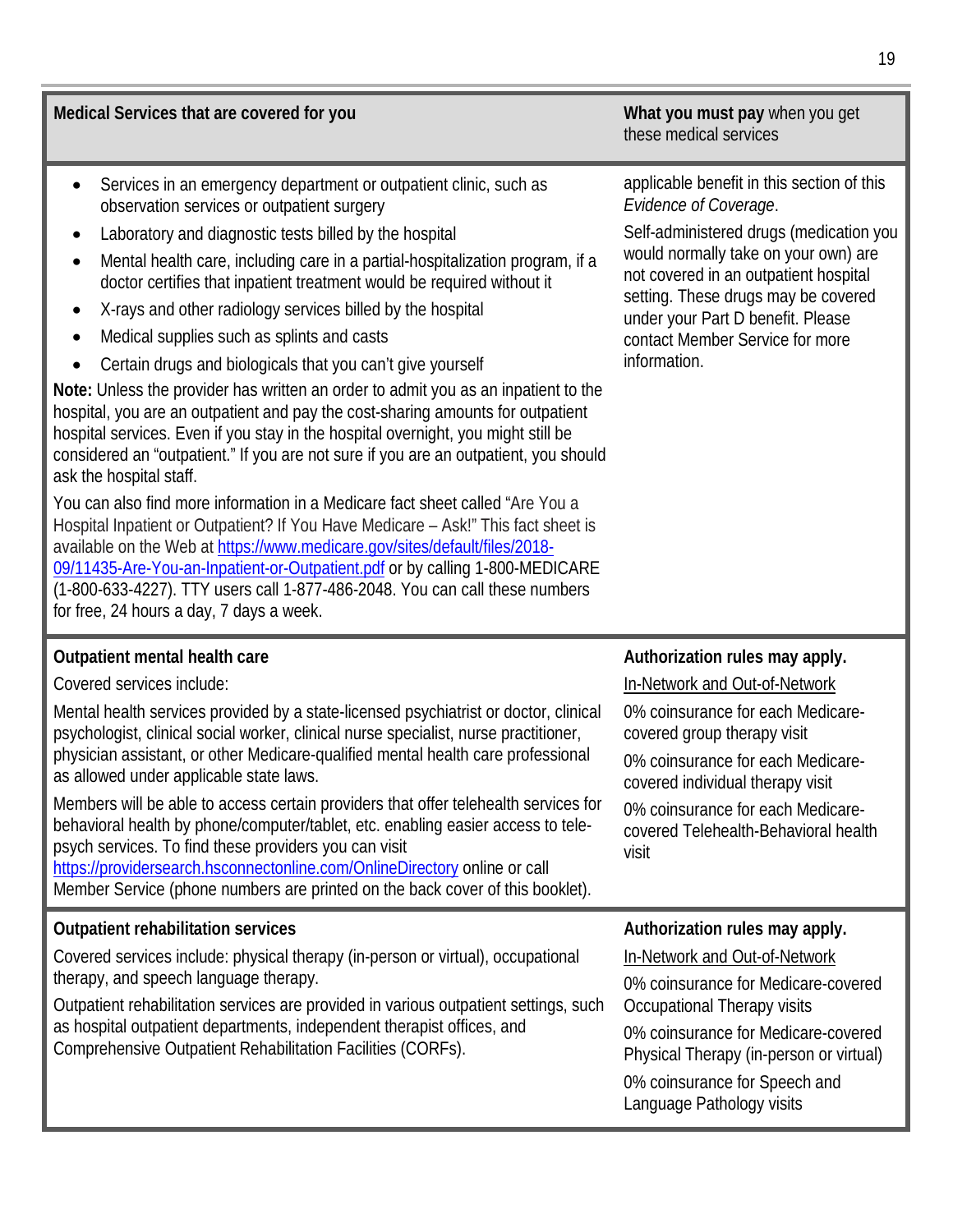| Medical Services that are covered for you                                                                                                                                                                                                                                                                                                                                                                                                                                                                                                                                                                                                           | What you must pay when you get<br>these medical services                                                                                                                                                                                                                                                                                 |  |
|-----------------------------------------------------------------------------------------------------------------------------------------------------------------------------------------------------------------------------------------------------------------------------------------------------------------------------------------------------------------------------------------------------------------------------------------------------------------------------------------------------------------------------------------------------------------------------------------------------------------------------------------------------|------------------------------------------------------------------------------------------------------------------------------------------------------------------------------------------------------------------------------------------------------------------------------------------------------------------------------------------|--|
|                                                                                                                                                                                                                                                                                                                                                                                                                                                                                                                                                                                                                                                     | One copayment will apply when multiple<br>therapies (such as PT, OT, ST) are<br>provided on the same date and at the<br>same place of service.                                                                                                                                                                                           |  |
| Outpatient substance abuse services<br>Covered services include substance abuse outpatient services including Partial<br>Hospitalization Program, Opioid Treatment Programs (OTP), outpatient<br>evaluation, outpatient therapy and medication management provided by a doctor,<br>clinical psychologist, clinical social worker, clinical nurse specialist, nurse<br>practitioner, physician assistant, or other Medicare-qualified behavioral health<br>care professional as allowed under applicable state laws.                                                                                                                                 | Authorization rules may apply.<br>In-Network and Out-of-Network<br>0% coinsurance for Medicare-covered<br>group substance abuse outpatient<br>treatment visits<br>0% coinsurance for Medicare-covered<br>individual substance abuse outpatient<br>treatment visits                                                                       |  |
| Outpatient surgery, including services provided at hospital outpatient<br>facilities and ambulatory surgical centers<br>Note: If you are having surgery in a hospital facility, you should check with your<br>provider about whether you will be an inpatient or outpatient. Unless the provider<br>writes an order to admit you as an inpatient to the hospital, you are an outpatient<br>and pay the cost-sharing amounts for outpatient surgery. Even if you stay in the<br>hospital overnight, you might still be considered an "outpatient."                                                                                                   | Authorization rules may apply.<br>In-Network and Out-of-Network<br>0% coinsurance for each Medicare-<br>covered outpatient hospital facility visit.<br>0% coinsurance for each Medicare-<br>covered ambulatory surgical center visit.                                                                                                    |  |
| Partial hospitalization services<br>"Partial hospitalization" is a structured program of active psychiatric treatment<br>provided as a hospital outpatient service or by a community mental health center,<br>that is more intense than the care received in your doctor's or therapist's office<br>and is an alternative to inpatient hospitalization.                                                                                                                                                                                                                                                                                             | Partial Hospitalization require<br>Authorization<br>In-Network and Out-of-Network<br>0% coinsurance for Medicare-covered<br>partial hospitalization program services                                                                                                                                                                     |  |
| Physician/Practitioner services, including doctor's office visits<br>Covered services include:<br>Medically-necessary medical care or surgery services furnished in a<br>$\bullet$<br>physician's office, certified ambulatory surgical center, hospital outpatient<br>department, or any other location<br>Consultation, diagnosis, and treatment by a specialist<br>$\bullet$<br>Basic hearing and balance exams performed by your specialist, if your doctor<br>$\bullet$<br>orders it to see if you need medical treatment<br>Certain telehealth services, including: Allergies, Cough, Headache, Nausea,<br>٠<br>and other low-risk illnesses. | In-Network and Out-of-Network<br>0% coinsurance for each Medicare-<br>covered primary care doctor visit<br>0% coinsurance for each Medicare-<br>covered MD Live telehealth doctor visit.<br>0% coinsurance for each Medicare-<br>covered specialist visit<br>0% coinsurance in a Primary Care<br>Physician office or 0% coinsurance in a |  |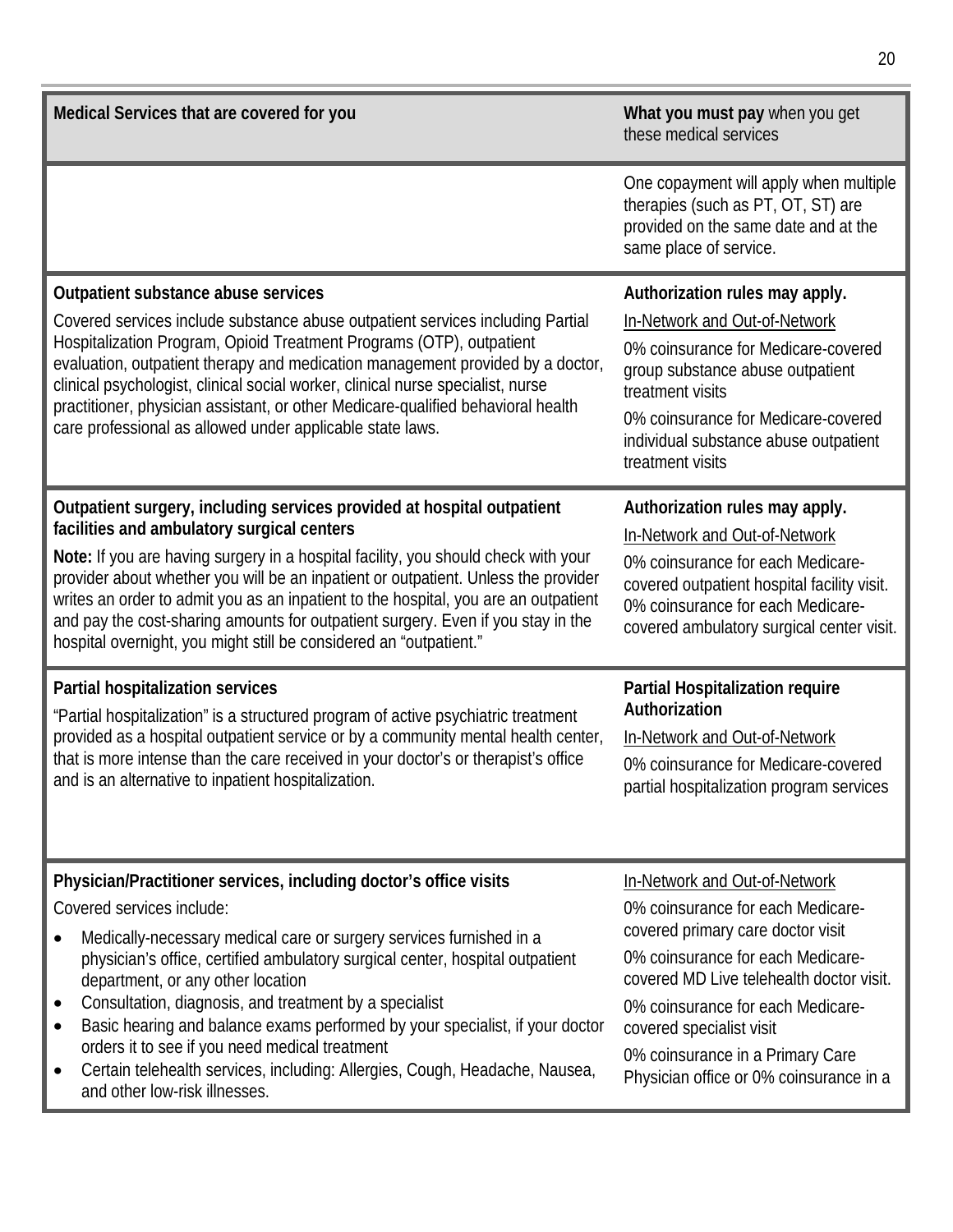| Medical Services that are covered for you                                                                                                                                                                                                                                                                                                                                                                                                                                                                                                                                                                                                                                                                                                                                                                                                                                                                                                                                                                                                                                                                                                                                                                                                                                                                                                                                                                                                                                                                                                                                                                                                                                                                                                                                                                                                                                                                                                                                                                                                                                                                                                                                                                                                                                                                                                                                                                                                                                                                                                                                                                                                                                                                                        | What you must pay when you get<br>these medical services                          |
|----------------------------------------------------------------------------------------------------------------------------------------------------------------------------------------------------------------------------------------------------------------------------------------------------------------------------------------------------------------------------------------------------------------------------------------------------------------------------------------------------------------------------------------------------------------------------------------------------------------------------------------------------------------------------------------------------------------------------------------------------------------------------------------------------------------------------------------------------------------------------------------------------------------------------------------------------------------------------------------------------------------------------------------------------------------------------------------------------------------------------------------------------------------------------------------------------------------------------------------------------------------------------------------------------------------------------------------------------------------------------------------------------------------------------------------------------------------------------------------------------------------------------------------------------------------------------------------------------------------------------------------------------------------------------------------------------------------------------------------------------------------------------------------------------------------------------------------------------------------------------------------------------------------------------------------------------------------------------------------------------------------------------------------------------------------------------------------------------------------------------------------------------------------------------------------------------------------------------------------------------------------------------------------------------------------------------------------------------------------------------------------------------------------------------------------------------------------------------------------------------------------------------------------------------------------------------------------------------------------------------------------------------------------------------------------------------------------------------------|-----------------------------------------------------------------------------------|
| You have the option of receiving these services through an in-person<br>$\bullet$<br>visit or by telehealth. If you choose to receive one of these services by<br>telehealth, then you must use a network provider who offers the service<br>by telehealth.<br>The telehealth benefit is applicable to providers who partner with Cigna's<br>$\bullet$<br>telehealth vendor for telehealth services. Customers will be required to<br>complete registration and a brief medical history upon first use of<br>telehealth and provide applicable copay at time of the telehealth visit.<br>Electronic exchange can be by smartphone, regular telephone,<br>computer, or tablet and can include video. For more information on your<br>telehealth benefits, please refer to your plan's Customer Handbook or<br>contact Cigna's customer service.<br>Some telehealth services including consultation, diagnosis, and treatment by<br>a physician or practitioner for patients in certain rural areas or other locations<br>approved by Medicare.<br>Telehealth services for monthly ESRD-related visits for home dialysis<br>$\bullet$<br>members in a hospital-based or critical access hospital-based renal dialysis<br>center, renal dialysis facility, or the member's home.<br>Telehealth services for diagnosis, evaluation or treat symptoms of stroke<br>$\bullet$<br>Virtual check-ins (for example, by phone or video chat) with your doctor for 5-<br>$\bullet$<br>10 minutes if:<br>You're not a new patient and<br>$\circ$<br>The check-in isn't related to an office visit in the past 7 days and<br>$\circ$<br>The check-in doesn't lead to an office visit within 24 hours or the<br>$\circ$<br>soonest available appointment.<br>Evaluation of video and/or images you send to your doctor, and<br>$\bullet$<br>interpretation and follow-up within 24 hours if:<br>o You're not a new patient and<br>The evaluation isn't related to an office visit in the past 7 days<br>$\circ$<br>and<br>The evaluation doesn't lead to an office visit within 24 hours or<br>$\circ$<br>the soonest available appointment<br>Consultation your doctor has with other doctors by phone, internet, or<br>electronic health record.<br>Second opinion by another network provider prior to surgery<br>$\bullet$<br>Non-routine dental care (covered services are limited to surgery of the jaw or<br>$\bullet$<br>related structures, setting fractures of the jaw or facial bones, extraction of<br>teeth to prepare the jaw for radiation treatments of neoplastic cancer disease,<br>or services that would be covered when provided by a physician)<br>Medicare covers services provided by other health providers, such as | Specialist office for Medicare-covered<br>Other Health Care Professional Service. |
| physician assistants, nurse practitioners, social workers, physical therapists,<br>and psychologists. Health professional means-<br>- a physician who is a doctor of medicine or osteopathy; or<br>- a physician assistant, nurse practitioner, or clinical nurse specialist; or                                                                                                                                                                                                                                                                                                                                                                                                                                                                                                                                                                                                                                                                                                                                                                                                                                                                                                                                                                                                                                                                                                                                                                                                                                                                                                                                                                                                                                                                                                                                                                                                                                                                                                                                                                                                                                                                                                                                                                                                                                                                                                                                                                                                                                                                                                                                                                                                                                                 |                                                                                   |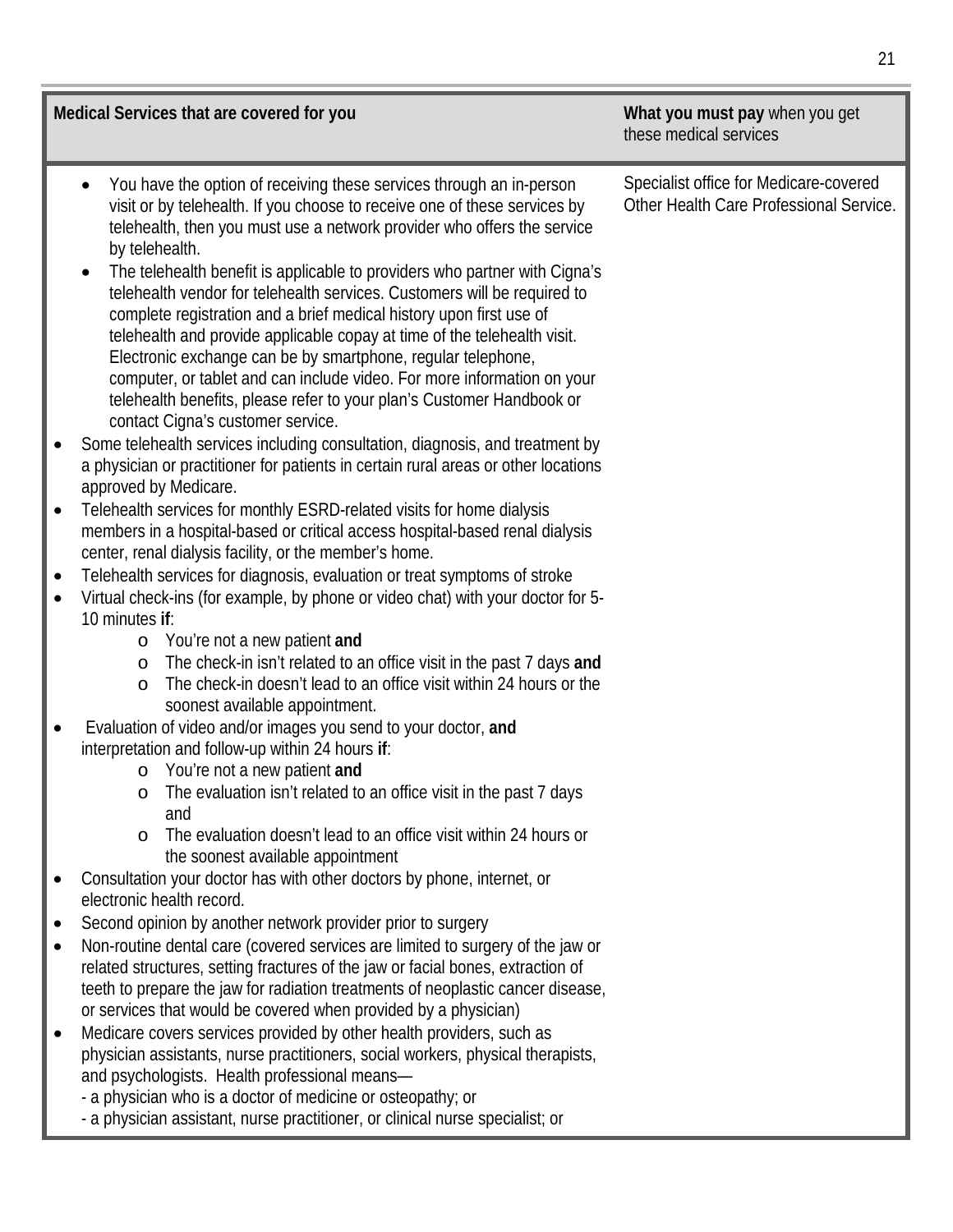| Medical Services that are covered for you                                                                                                                                                                                                                                                                                                                                                                                                                                                                                                                                                                                                   | What you must pay when you get<br>these medical services                                                                                                                                                                                                                           |  |
|---------------------------------------------------------------------------------------------------------------------------------------------------------------------------------------------------------------------------------------------------------------------------------------------------------------------------------------------------------------------------------------------------------------------------------------------------------------------------------------------------------------------------------------------------------------------------------------------------------------------------------------------|------------------------------------------------------------------------------------------------------------------------------------------------------------------------------------------------------------------------------------------------------------------------------------|--|
| - a medical professional (including a health educator, a registered dietitian, or<br>nutrition professional, or other licensed practitioner) or a team of such<br>medical professionals, working under the direct supervision of a physician.                                                                                                                                                                                                                                                                                                                                                                                               |                                                                                                                                                                                                                                                                                    |  |
| <b>Podiatry services</b><br>Covered services include:<br>Diagnosis and the medically necessary treatment of injuries and diseases of<br>the feet (such as hammer toe, bunion deformities or heel spurs).<br>Routine foot care for members with certain medical conditions affecting the<br>$\bullet$<br>lower limbs                                                                                                                                                                                                                                                                                                                         | In-Network and Out-of-Network<br>0% coinsurance for each Medicare-<br>covered podiatry visit                                                                                                                                                                                       |  |
| Prostate cancer screening exams<br>For men age 50 and older, covered services include the following - once every 12<br>months:<br>Digital rectal exam<br>Prostate Specific Antigen (PSA) test                                                                                                                                                                                                                                                                                                                                                                                                                                               | In-Network and Out-of-Network<br>There is no coinsurance, copayment, or<br>deductible for an annual PSA test.                                                                                                                                                                      |  |
| Prosthetic devices and related supplies<br>Devices (other than dental) that replace all or part of a body part or function.<br>These include, but are not limited to: colostomy bags and supplies directly related<br>to colostomy care, pacemakers, braces, prosthetic shoes, artificial limbs, and<br>breast prostheses (including a surgical brassiere after a mastectomy). Includes<br>certain supplies related to prosthetic devices, and repair and/or replacement of<br>prosthetic devices. Also includes some coverage following cataract removal or<br>cataract surgery - see "Vision Care" later in this section for more detail. | Authorization rules may apply.<br>In-Network and Out-of-Network<br>0% coinsurance for Medicare-covered<br>prosthetic devices and medical supplies<br>related to prosthetics, splints, and other<br>devices                                                                         |  |
| Pulmonary rehabilitation services<br>Comprehensive programs of pulmonary rehabilitation are covered for members<br>who have moderate to very severe chronic obstructive pulmonary disease<br>(COPD) and an order for pulmonary rehabilitation from the doctor treating the<br>chronic respiratory disease.                                                                                                                                                                                                                                                                                                                                  | Authorization rules may apply<br>In-Network and Out-of-Network<br>0% coinsurance for each Medicare-<br>covered pulmonary rehabilitative<br>therapy visit<br>One copayment will apply when multiple<br>therapies are provided on the same<br>date and at the same place of service. |  |
| Screening and counseling to reduce alcohol misuse<br>We cover one alcohol misuse screening for adults with Medicare (including<br>pregnant women) who misuse alcohol, but aren't alcohol dependent.<br>If you screen positive for alcohol misuse, you can get up to 4 brief face-to-face<br>counseling sessions per year (if you're competent and alert during counseling)                                                                                                                                                                                                                                                                  | In-Network and Out-of-Network<br>There is no coinsurance, copayment, or<br>deductible for the Medicare-covered<br>screening and counseling to reduce<br>alcohol misuse preventive benefit.                                                                                         |  |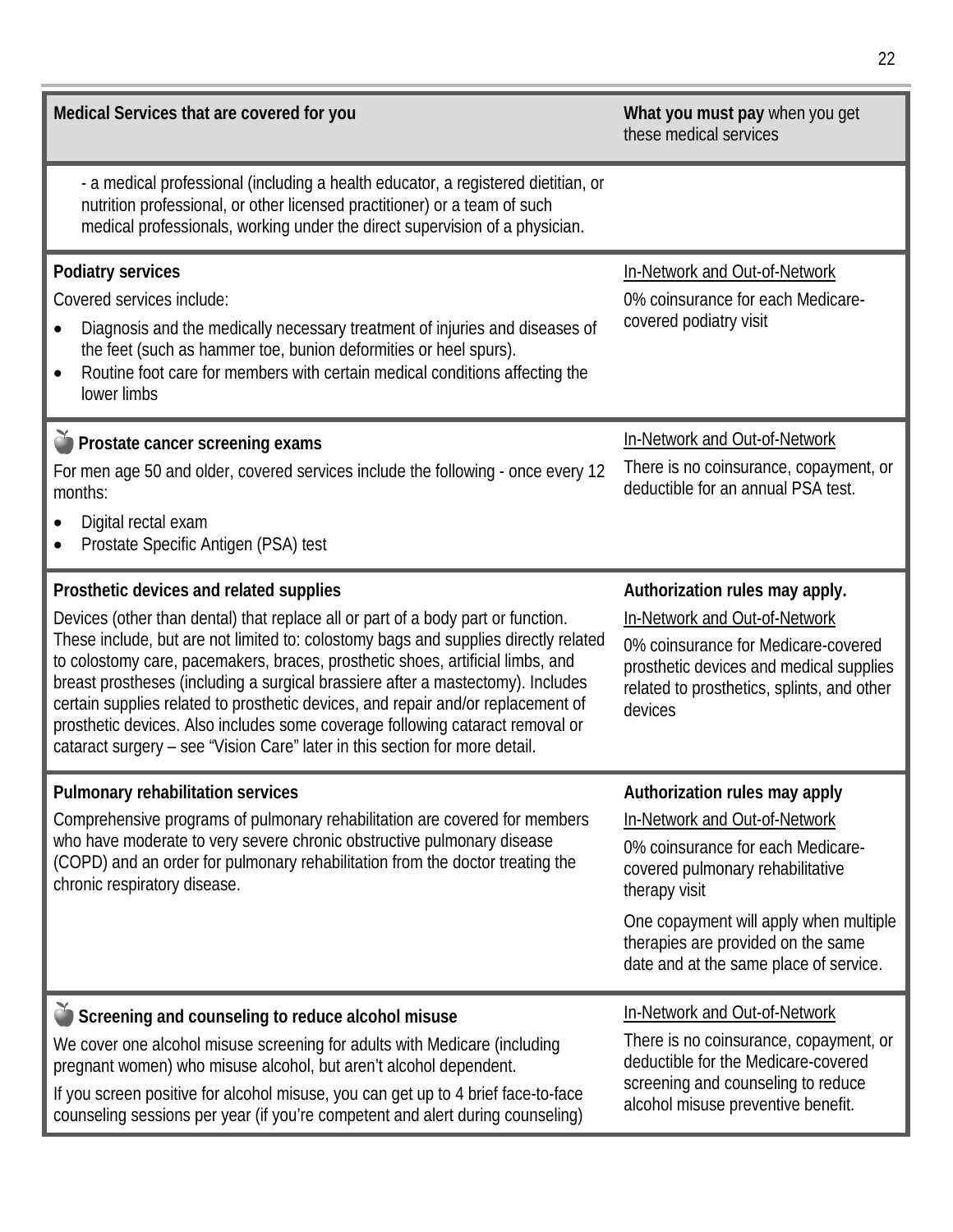| Medical Services that are covered for you                                                                                                                                                                                                                                                                                                                                                                                                                                                                                                                                                                                                                                                                                                                                                                                                                                                                                                                                                                                                                                                                                                                                        | What you must pay when you get<br>these medical services                                                                                                                                                                                    |  |
|----------------------------------------------------------------------------------------------------------------------------------------------------------------------------------------------------------------------------------------------------------------------------------------------------------------------------------------------------------------------------------------------------------------------------------------------------------------------------------------------------------------------------------------------------------------------------------------------------------------------------------------------------------------------------------------------------------------------------------------------------------------------------------------------------------------------------------------------------------------------------------------------------------------------------------------------------------------------------------------------------------------------------------------------------------------------------------------------------------------------------------------------------------------------------------|---------------------------------------------------------------------------------------------------------------------------------------------------------------------------------------------------------------------------------------------|--|
| provided by a qualified primary care doctor or practitioner in a primary care<br>setting.                                                                                                                                                                                                                                                                                                                                                                                                                                                                                                                                                                                                                                                                                                                                                                                                                                                                                                                                                                                                                                                                                        |                                                                                                                                                                                                                                             |  |
| Screening for lung cancer with low dose computed tomography (LDCT)<br>For qualified individuals, a LDCT is covered every 12 months.<br>Eligible members are: people aged $55 - 77$ years who have no signs or<br>symptoms of lung cancer, but who have a history of tobacco smoking of at least<br>30 pack-years and who currently smoke or have quit smoking within the last 15<br>years, who receive a written order for LDCT during a lung cancer screening<br>counseling and shared decision making visit that meets the Medicare criteria for<br>such visits and be furnished by a physician or qualified non-physician practitioner.<br>For LDCT lung cancer screenings after the initial LDCT screening: the member<br>must receive a written order for LDCT lung cancer screening, which may be<br>furnished during any appropriate visit with a physician or qualified non-physician<br>practitioner. If a physician or qualified non-physician practitioner elects to provide<br>a lung cancer screening counseling and shared decision making visit for<br>subsequent lung cancer screenings with LDCT, the visit must meet the Medicare<br>criteria for such visits. | In-Network and Out-of-Network<br>There is no coinsurance, copayment, or<br>deductible for the Medicare covered<br>counseling and shared decision making<br>visit or for the LDCT.                                                           |  |
| Screening for sexually transmitted infections (STIs) and counseling to<br>prevent STIs<br>We cover sexually transmitted infection (STI) screenings for chlamydia,<br>gonorrhea, syphilis, and Hepatitis B. These screenings are covered for pregnant<br>women and for certain people who are at increased risk for an STI when the tests<br>are ordered by a primary care provider. We cover these tests once every 12<br>months or at certain times during pregnancy.<br>We also cover up to 2 individual 20 to 30 minute, face-to-face high-intensity<br>behavioral counseling sessions each year for sexually active adults at increased<br>risk for STIs. We will only cover these counseling sessions as a preventive<br>service if they are provided by a primary care provider and take place in a<br>primary care setting, such as a doctor's office.                                                                                                                                                                                                                                                                                                                    | In-Network and Out-of-Network<br>There is no coinsurance, copayment, or<br>deductible for the Medicare-covered<br>screening for STIs and counseling to<br>prevent STIs preventive benefit.                                                  |  |
| Services to treat kidney disease and conditions<br>Covered services include:<br>Kidney disease education services to teach kidney care and help members<br>make informed decisions about their care. For members with stage IV<br>chronic kidney disease when ordered by their doctor, we cover up to six<br>sessions of kidney disease education services per lifetime.<br>Outpatient dialysis treatments (including dialysis treatments when temporarily<br>$\bullet$<br>out of the service area, as explained in Chapter 3)<br>Inpatient dialysis treatments (if you are admitted as an inpatient to a hospital<br>$\bullet$                                                                                                                                                                                                                                                                                                                                                                                                                                                                                                                                                  | Authorization rules may apply for<br>Medicare-covered renal dialysis.<br>In-Network and Out-of-Network<br>0% coinsurance for Medicare-covered<br>kidney disease education services<br>0% coinsurance for Medicare-covered<br>renal dialysis |  |

for special care)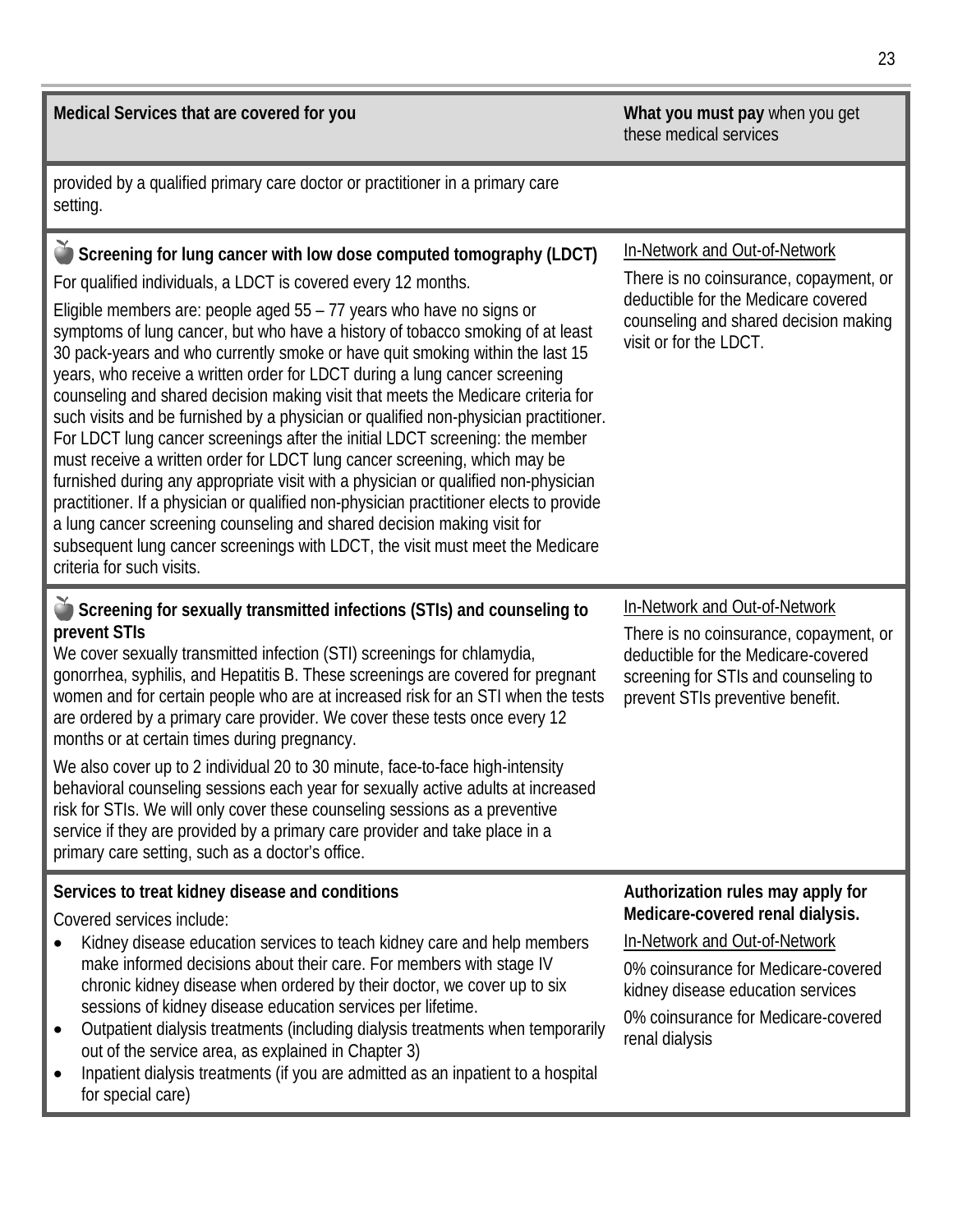| Medical Services that are covered for you                                                                                                                                                                                                                                                                                                                                                                                                                                                                                                                                                                                                                                                                                                                                                                                                                                                                                                                                                                                                                                                                                                                                                                                                                                                                                                                                                                                                                                                                                                                                                                                                                                                                                                                                                                                      | What you must pay when you get<br>these medical services                                                                                                                                                                                                                                                                                                          |
|--------------------------------------------------------------------------------------------------------------------------------------------------------------------------------------------------------------------------------------------------------------------------------------------------------------------------------------------------------------------------------------------------------------------------------------------------------------------------------------------------------------------------------------------------------------------------------------------------------------------------------------------------------------------------------------------------------------------------------------------------------------------------------------------------------------------------------------------------------------------------------------------------------------------------------------------------------------------------------------------------------------------------------------------------------------------------------------------------------------------------------------------------------------------------------------------------------------------------------------------------------------------------------------------------------------------------------------------------------------------------------------------------------------------------------------------------------------------------------------------------------------------------------------------------------------------------------------------------------------------------------------------------------------------------------------------------------------------------------------------------------------------------------------------------------------------------------|-------------------------------------------------------------------------------------------------------------------------------------------------------------------------------------------------------------------------------------------------------------------------------------------------------------------------------------------------------------------|
| Self-dialysis training (includes training for you and anyone helping you with<br>your home dialysis treatments)<br>Home dialysis equipment and supplies<br>$\bullet$<br>Certain home support services (such as, when necessary, visits by trained<br>dialysis workers to check on your home dialysis, to help in emergencies, and<br>check your dialysis equipment and water supply)<br>Certain drugs for dialysis are covered under your Medicare Part B drug benefit.<br>For information about coverage for Part B Drugs, please go to the section,<br>"Medicare Part B prescription drugs."                                                                                                                                                                                                                                                                                                                                                                                                                                                                                                                                                                                                                                                                                                                                                                                                                                                                                                                                                                                                                                                                                                                                                                                                                                 |                                                                                                                                                                                                                                                                                                                                                                   |
| Skilled nursing facility (SNF) care<br>(For a definition of "skilled nursing facility care," see Chapter 12 of this booklet.<br>Skilled nursing facilities are sometimes called "SNFs.")<br>Plan covers up to 100 days each benefit period. No prior hospital stay is required.<br>Covered services include but are not limited to:<br>Semiprivate room (or a private room if medically necessary)<br>Meals, including special diets<br>$\bullet$<br>Skilled nursing services<br>٠<br>Physical therapy, occupational therapy, and speech therapy<br>$\bullet$<br>Drugs administered to you as part of your plan of care (This includes<br>$\bullet$<br>substances that are naturally present in the body, such as blood clotting<br>factors.)<br>Blood - including storage and administration. Coverage of whole blood and<br>$\bullet$<br>packed red cells begins with the first pint of blood that you need. All other<br>components of blood are covered beginning with the first pint used.<br>Medical and surgical supplies ordinarily provided by SNFs<br>Laboratory tests ordinarily provided by SNFs<br>X-rays and other radiology services ordinarily provided by SNFs<br>Use of appliances such as wheelchairs ordinarily provided by SNFs<br><b>Physician/Practitioner services</b><br>Generally, you will get your SNF care from network facilities. However, under<br>certain conditions listed below, you may be able to get your care from a facility<br>that isn't a network provider, if the facility accepts our plan's amounts for<br>payment.<br>A nursing home or continuing care retirement community where you were<br>living right before you went to the hospital (as long as it provides skilled<br>nursing facility care).<br>A SNF where your spouse is living at the time you leave the hospital. | Authorization rules may apply.<br>In-Network and Out-of-Network<br>For Medicare-covered SNF stays, the<br>copayment is:<br>- Days 1-100: 0% coinsurance per day<br>For each Medicare-covered SNF stay,<br>you are required to pay the applicable<br>cost-sharing, starting with Day 1 each<br>time you are admitted. Cost-sharing<br>applies to day of discharge. |
| Smoking and tobacco use cessation (counseling to stop smoking or<br>tobacco use)                                                                                                                                                                                                                                                                                                                                                                                                                                                                                                                                                                                                                                                                                                                                                                                                                                                                                                                                                                                                                                                                                                                                                                                                                                                                                                                                                                                                                                                                                                                                                                                                                                                                                                                                               | In-Network and Out-of-Network<br>There is no coinsurance, copayment, or<br>deductible for the Medicare-covered                                                                                                                                                                                                                                                    |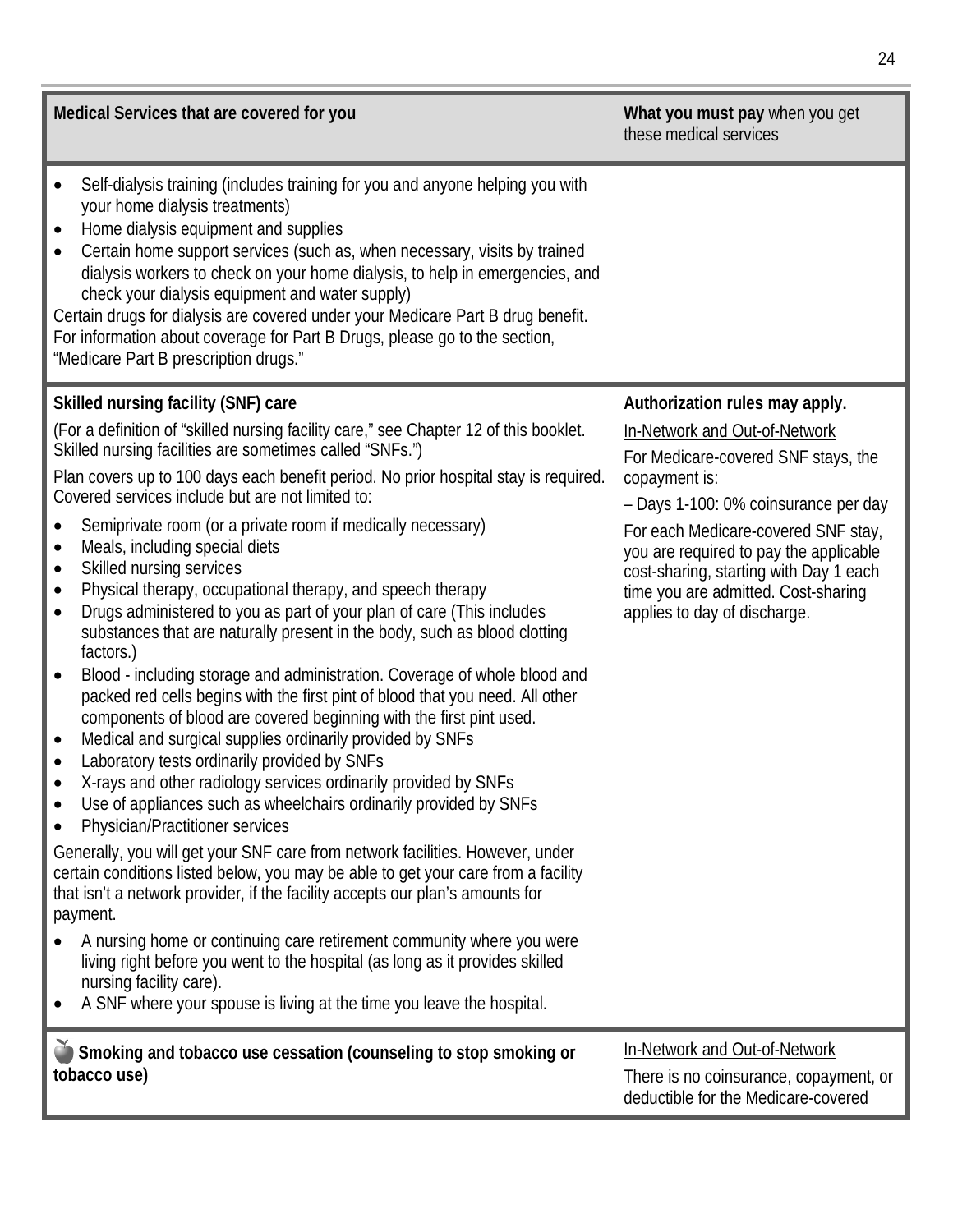| Medical Services that are covered for you                                                                                                                                                                                                                                                                                                                                                                                          | What you must pay when you get<br>these medical services                                                                                              |  |
|------------------------------------------------------------------------------------------------------------------------------------------------------------------------------------------------------------------------------------------------------------------------------------------------------------------------------------------------------------------------------------------------------------------------------------|-------------------------------------------------------------------------------------------------------------------------------------------------------|--|
| If you use tobacco, but do not have signs or symptoms of tobacco-related<br>disease: We cover two counseling quit attempts within a 12-month period as a<br>preventive service with no cost to you. Each counseling attempt includes up to<br>four face-to-face visits.<br>If you use tobacco and have been diagnosed with a tobacco-related disease or<br>are taking medicine that may be affected by tobacco: We cover cessation | smoking and tobacco use cessation<br>preventive benefits.                                                                                             |  |
| counseling services. We cover two counseling quit attempts within a 12-month<br>period; however, you will pay the applicable cost-sharing. Each counseling<br>attempt includes up to four face-to-face visits.                                                                                                                                                                                                                     |                                                                                                                                                       |  |
| <b>Supervised Exercise Therapy (SET)</b>                                                                                                                                                                                                                                                                                                                                                                                           | Authorization rules may apply.                                                                                                                        |  |
| SET is covered for members who have symptomatic peripheral artery disease<br>(PAD) and are recommended for treatment by the responsible physician<br>responsible for PAD treatment.                                                                                                                                                                                                                                                | In-Network and Out-of-Network<br>0% coinsurance for each Medicare<br>covered Supervised Exercise Therapy<br>visit<br>You will have one copayment when |  |
| Up to 36 sessions over a 12-week period are covered if the SET program<br>requirements are met.                                                                                                                                                                                                                                                                                                                                    |                                                                                                                                                       |  |
| The SET program must:                                                                                                                                                                                                                                                                                                                                                                                                              | multiple therapies are provided by the                                                                                                                |  |
| Consist of sessions lasting 30-60 minutes, comprising a therapeutic<br>$\bullet$<br>exercise-training program for PAD in patients with claudication                                                                                                                                                                                                                                                                                | same provider on the same date and at<br>the same place of service.                                                                                   |  |
| Be conducted in a hospital outpatient setting or a physician's office<br>$\bullet$                                                                                                                                                                                                                                                                                                                                                 |                                                                                                                                                       |  |
| Be delivered by qualified auxiliary personnel necessary to ensure<br>$\bullet$<br>benefits exceed harms, and who are trained in exercise therapy for PAD                                                                                                                                                                                                                                                                           |                                                                                                                                                       |  |
| Be under the direct supervision of a physician, physician assistant, or<br>$\bullet$<br>nurse practitioner/clinical nurse specialist who must be trained in both<br>basic and advanced life support techniques                                                                                                                                                                                                                     |                                                                                                                                                       |  |
| SET may be covered beyond 36 sessions over 12 weeks for an additional 36<br>sessions over an extended period of time if deemed medically necessary by a<br>health care provider.                                                                                                                                                                                                                                                   |                                                                                                                                                       |  |
| <b>Urgently needed services</b>                                                                                                                                                                                                                                                                                                                                                                                                    | In-Network and Out-of-Network                                                                                                                         |  |
| Urgently needed services are provided to treat a non-emergency, unforeseen<br>medical illness, injury, or condition that requires immediate medical care.                                                                                                                                                                                                                                                                          | 0% coinsurance t for Medicare-covered<br>urgently needed service visit                                                                                |  |
| Urgently needed services may be furnished by network providers or by out-of-<br>network providers when network providers are temporarily unavailable or<br>inaccessible.                                                                                                                                                                                                                                                           | 0% coinsurance for worldwide<br>emergency/urgent coverage and<br>worldwide emergency transportation.                                                  |  |
| Cost-sharing for necessary emergency services furnished out-of-network is the<br>same as for such services furnished in-network.                                                                                                                                                                                                                                                                                                   | \$50,000 (U.S. currency) combined limit<br>per year for emergency and urgent care                                                                     |  |
| Urgently needed services are covered worldwide.                                                                                                                                                                                                                                                                                                                                                                                    | services provided outside the U.S. and<br>its territories                                                                                             |  |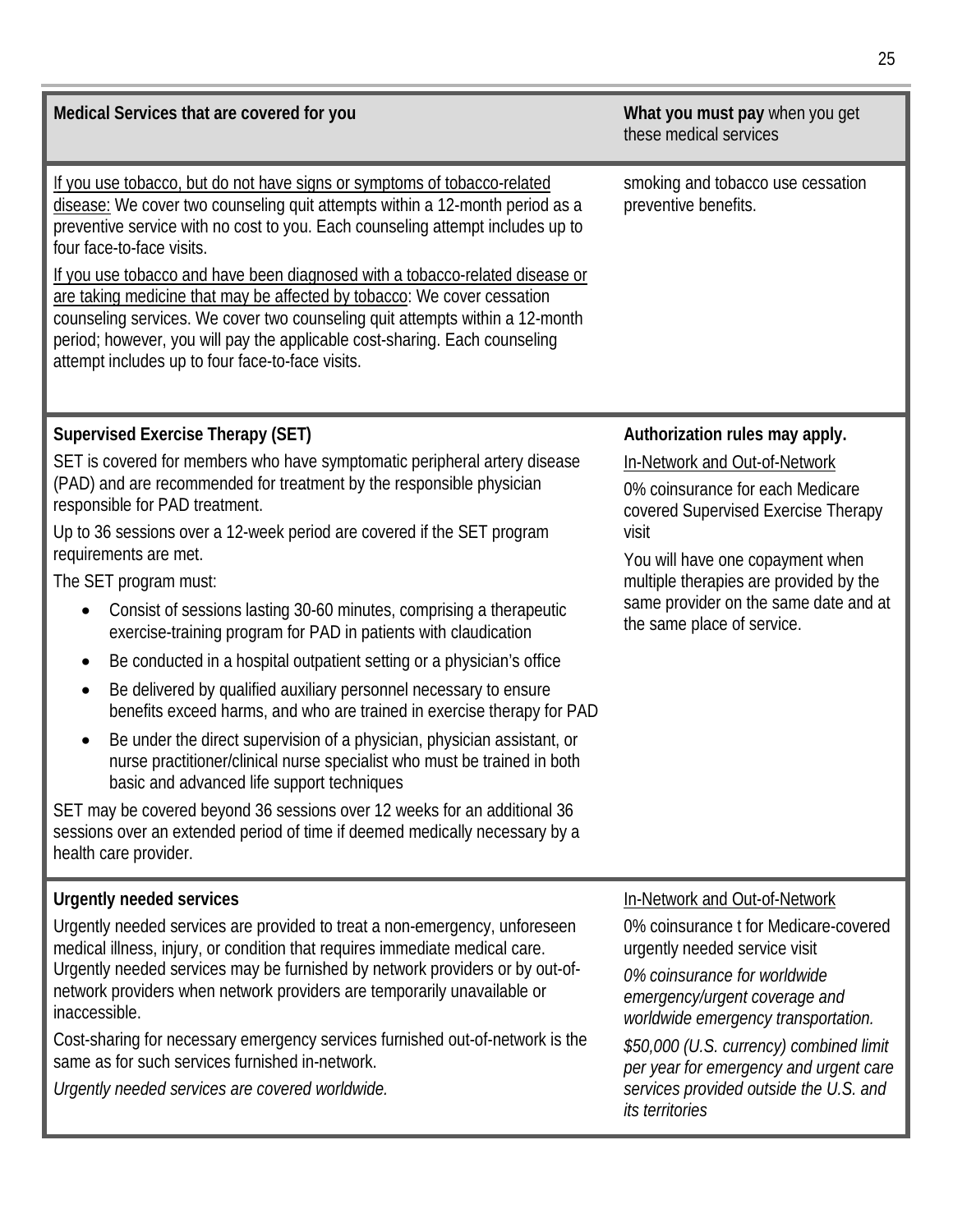**Medical Services that are covered for you What you must pay** when you get

## these medical services

*Emergency transportation must be medically necessary.*

If you are admitted to the hospital within 24 hours for the same condition, you pay \$0 for the urgently needed services visit.

## **Vision care**

Covered services include:

- Outpatient physician services for the diagnosis and treatment of diseases and injuries of the eye, including treatment for age-related macular degeneration. Original Medicare does not cover routine eye exams (eye refractions) for eyeglasses/contacts. However, this plan covers one (1) supplemental routine eye exam (including eye refractions) per year. Eye refractions outside of the annual supplemental routine eye exam are not covered.
- For people who are at high risk of glaucoma, we will cover one glaucoma screening each year. People at high risk of glaucoma include: people with a family history of glaucoma, people with diabetes, African-Americans who are ago 50 and older, and Hispanic Americans who are 65 or older.
- For people with diabetes, screening for diabetic retinopathy is covered once per year
- One pair of eyeglasses or contact lenses after each cataract surgery that includes insertion of an intraocular lens. (If you have two separate cataract operations, you cannot reserve the benefit after the first surgery and purchase two eyeglasses after the second surgery.)
- Corrective lenses/frames (and replacements) needed after a cataract removal without a lens implant.
- Eyeglasses and frames or contact lenses up to the plan allowance amount. The plan specified allowance may be applied to one set of the member's choice of eyewear once per year, to include the eyeglass frame/lenses/lens options combination or contact lenses (to include related professional fees) in lieu of eyeglasses. Supplemental annual eyewear allowance applied to the retail value only. Applicable taxes are not covered. Unused balance of the allowance amount does not carry forward to future benefit years.

For more information on your Medicare-covered vision benefits, please call Member Service (phone numbers are printed on the back cover of this booklet).

For more information on your supplemental routine eye exam and supplemental eyewear benefit, please refer to Cigna's Member Handbook or contact Cigna's vision vendor at 1-888-886-1995 (TTY 711)

#### In-Network and Out-of-Network

A separate PCP/Specialist cost-share will apply if additional services requiring cost- sharing are rendered. (e.g., but not limited to, if a medical eye condition is discovered during a preventive routine eye exam).

For surgical procedures performed in an outpatient surgical center, a separate physician cost share or facility fee may apply.

0% coinsurance for Medicare-covered exams to diagnose and treat diseases and conditions of the eye, including an annual glaucoma screening for people at risk. \$0 copayment for glaucoma screening and diabetic retinal exam. 0% coinsurance for all other Medicarecovered vision services.

0% coinsurance for Medicare-covered eyewear (one pair of eyeglasses with standard frames/lenses or one set of standard contact lenses after cataract surgery that implants an intraocular lens)

*– up to 1 supplemental routine eye exam every year*

\$0 *copayment up to the eyewear allowance for:*

*– up to 1 pair of eyeglasses (lenses and frames) every year* 

*– unlimited contact lenses up to plan coverage limit*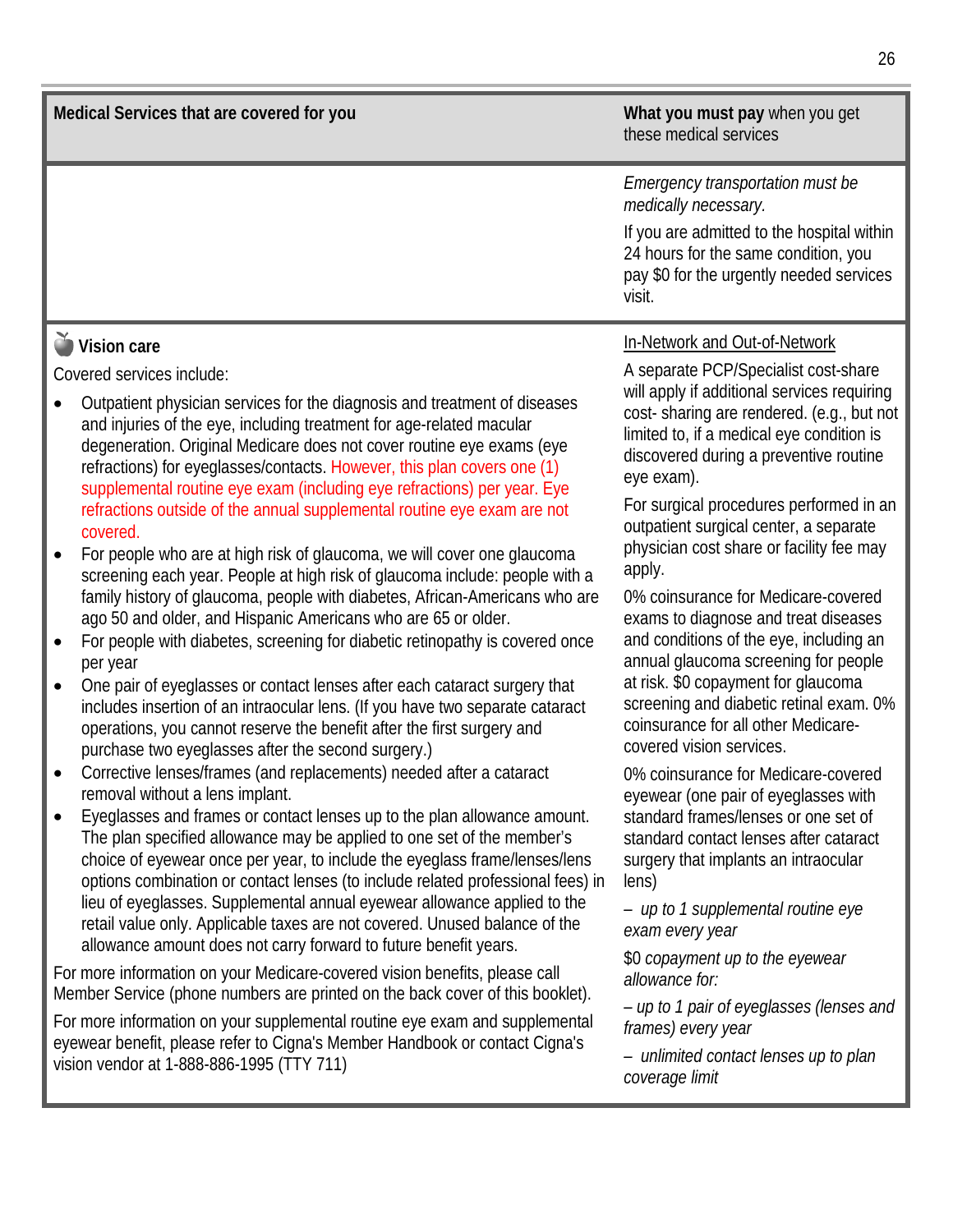| Medical Services that are covered for you                                                                                                                                                                                                                                                                                                                                                                                                                                                                                                                                                               | What you must pay when you get<br>these medical services                                                                                                                                                                                         |  |  |
|---------------------------------------------------------------------------------------------------------------------------------------------------------------------------------------------------------------------------------------------------------------------------------------------------------------------------------------------------------------------------------------------------------------------------------------------------------------------------------------------------------------------------------------------------------------------------------------------------------|--------------------------------------------------------------------------------------------------------------------------------------------------------------------------------------------------------------------------------------------------|--|--|
| Routine eye exams and supplemental eyewear must be obtained from a provider<br>in Cigna's vision vendor, Superior Vision, network. Services obtained from<br>vendors outside this network are not covered.<br>For more information on your vision benefit, please refer to the Cigna's Member<br>Handbook or contact Cigna's vision vendor, Superior Vision, at 1-888-886-1995<br>(TTY 711) For more information on your Medicare-covered vision benefits, call<br>Customer Service (phone numbers are printed on the back cover of this booklet).                                                      | - up to 1 pair of eyeglass lenses every<br>year<br>- up to 1 eyeglass frame every year<br>- upgrades<br>\$200 allowance for supplemental<br>eyewear every year. Members are<br>responsible for all costs over and above<br>the allowance amount. |  |  |
| Welcome to Medicare" Preventive Visit<br>The plan covers the one-time "Welcome to Medicare" preventive visit. The visit<br>includes a review of your health, as well as education and counseling about the<br>preventive services you need (including certain screenings and shots), and<br>orders for other care if needed.<br>Important: We cover the "Welcome to Medicare" preventive visit only within the<br>first 12 months you have Medicare Part B. When you make your appointment, let<br>your doctor's office know you would like to schedule your "Welcome to Medicare"<br>preventive visit. | There is no coinsurance, copayment, or<br>deductible for the "Welcome to<br>Medicare" preventive visit.                                                                                                                                          |  |  |
| <b>Supplemental Benefits</b>                                                                                                                                                                                                                                                                                                                                                                                                                                                                                                                                                                            |                                                                                                                                                                                                                                                  |  |  |
| Wigs for Hair Loss due to Cancer Treatment                                                                                                                                                                                                                                                                                                                                                                                                                                                                                                                                                              | \$350 allowance                                                                                                                                                                                                                                  |  |  |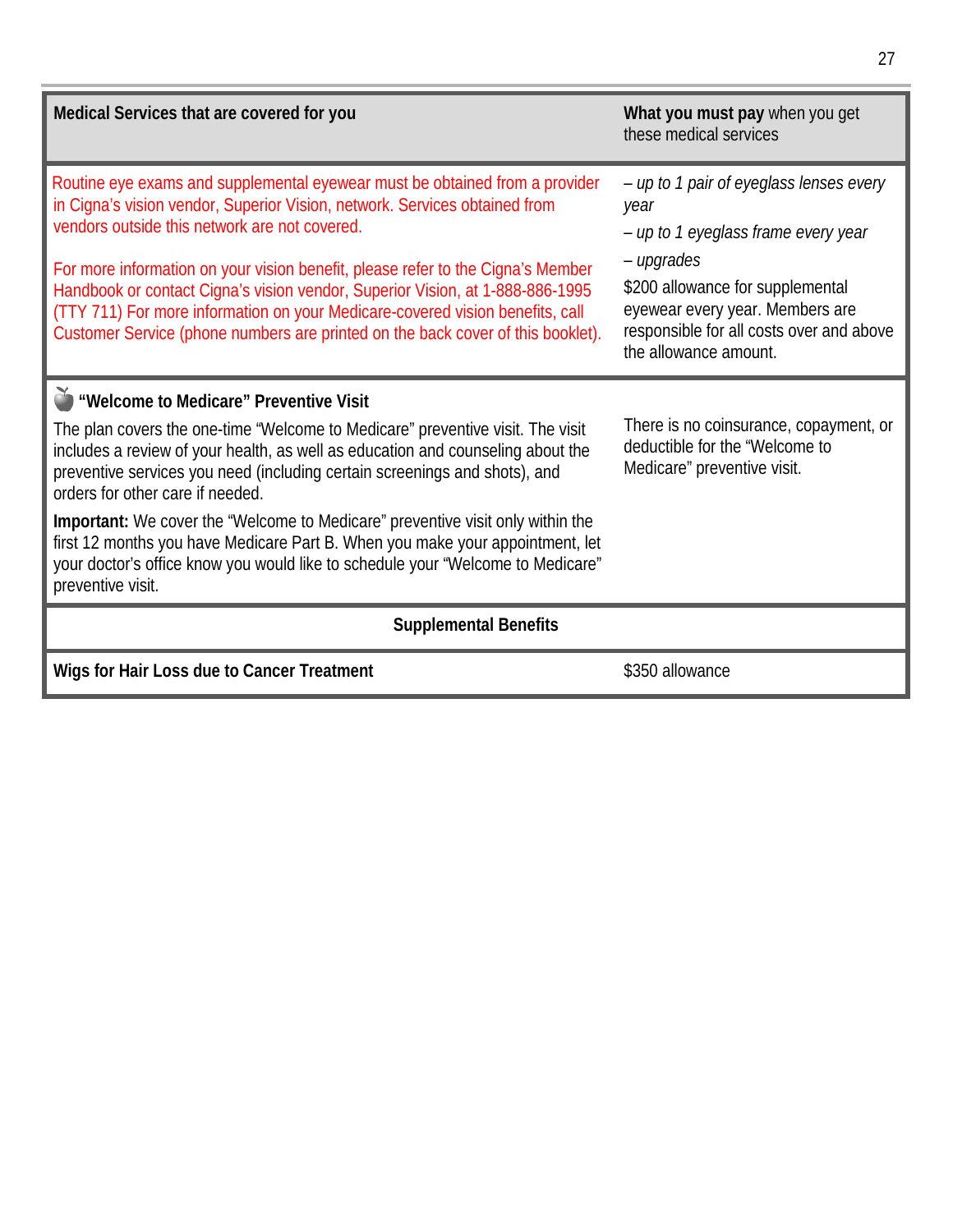## **SECTION 2. What you pay for your Part D prescription drugs**

| <b>Your Costs</b>        | Cigna True Choice Medicare (PPO)                                 |
|--------------------------|------------------------------------------------------------------|
| <b>Monthly Premium</b>   | Contact your plan sponsor.                                       |
| <b>Annual Deductible</b> | \$0/year                                                         |
|                          | You need to pay this amount before your Initial Coverage begins. |

## **What you pay for a drug depends on which drug payment state you are in when you get the drug.**

Please see Chapter 6, Section 2.1 in your Evidence of Coverage booklet for a detailed description of the table shown below.

| Stage 1                                                                                                                                                                                | Stage 2                                                                                                                                                                                                                                                                                                                                                                                                                                   | Stage 3                                                                                                                                                                                                                                                                                                                                                                                                     | Stage 4                                                                                                                                                                                                                                                                                                                                                                                                                                                                                                                                                               |
|----------------------------------------------------------------------------------------------------------------------------------------------------------------------------------------|-------------------------------------------------------------------------------------------------------------------------------------------------------------------------------------------------------------------------------------------------------------------------------------------------------------------------------------------------------------------------------------------------------------------------------------------|-------------------------------------------------------------------------------------------------------------------------------------------------------------------------------------------------------------------------------------------------------------------------------------------------------------------------------------------------------------------------------------------------------------|-----------------------------------------------------------------------------------------------------------------------------------------------------------------------------------------------------------------------------------------------------------------------------------------------------------------------------------------------------------------------------------------------------------------------------------------------------------------------------------------------------------------------------------------------------------------------|
| Yearly Deductible Stage                                                                                                                                                                | Initial Coverage Stage                                                                                                                                                                                                                                                                                                                                                                                                                    | Coverage Gap Stage                                                                                                                                                                                                                                                                                                                                                                                          | Catastrophic Coverage<br><b>Stage</b>                                                                                                                                                                                                                                                                                                                                                                                                                                                                                                                                 |
| Because there is no<br>deductible for the plan, this<br>payment stage does not<br>apply to you.<br>(Details are in Section 4 of<br>Chapter 6 in your Evidence<br>of Coverage booklet.) | You begin in this stage when<br>you fill your first prescription of<br>the year.<br>During this stage, the plan pays<br>its share of the cost of your<br>drugs and you pay your share<br>of the cost.<br>You stay in this stage until your<br>year-to-date "total drug costs"<br>(your payments plus any Part D<br>plan's payments) total \$4,430.<br>(Details are in Section 5 of<br>Chapter 6 in your Evidence of<br>Coverage booklet.) | You will continue to pay the<br>same copays/coinsurance as<br>the initial level stage.<br>You stay in this stage until<br>your year-to-date "out of<br>pocket costs" (your<br>payments) reach a total of<br>\$7,050. This amount and<br>rules for counting costs<br>toward this amount have<br>been set by Medicare.<br>(Details are in Section 6 of<br>Chapter 6 in your Evidence<br>of Coverage booklet.) | During this stage, the plan<br>will pay most of the cost<br>of your drugs for the rest of<br>the calendar year (through<br>December 31, 2022).<br>For a 30-day supply, you<br>pay the lesser of the<br>Coverage Gap amount or<br>the Standard Part D amount<br>which is the greater of:<br>5% of the cost, or<br>$\bullet$<br>\$3.95 copay for generic<br>$\bullet$<br>(including brand name<br>drugs treated as<br>generic) and a \$9.85<br>copayment for all other<br>drugs.<br>(Details are in Section 7 of<br>Chapter 6 in your Evidence<br>of Coverage booklet.) |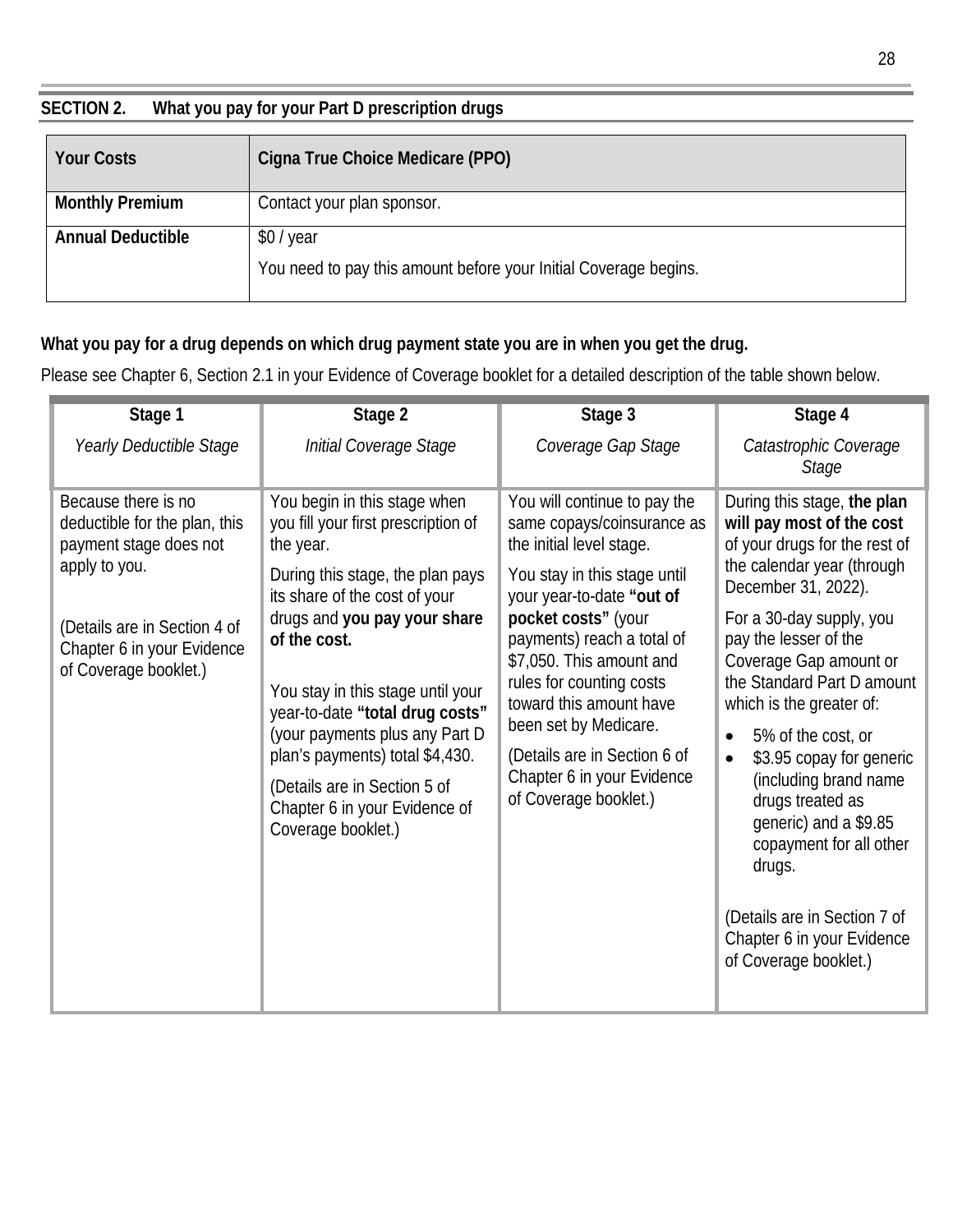#### **Your Medicare Prescription Drug Coverage as a member of Cigna True Choice Medicare (PPO).**

Please see Chapter 6, section 5.2 in your Evidence of Coverage booklet for a detailed description of the table shown below.

Your share of the cost when you get a *one-month* (up to a 30-day or 31-day supply in a network long-term care pharmacy) supply of a covered Part D prescription drug from:

|                                                               | <b>Network</b><br>pharmacy | The plan's mail-order<br>service | <b>Network</b><br>long-term care<br>pharmacy | Out-of-network<br>pharmacy* |
|---------------------------------------------------------------|----------------------------|----------------------------------|----------------------------------------------|-----------------------------|
| <b>Cost Share Tier</b>                                        |                            |                                  |                                              |                             |
| Tier $1:$<br><b>Preferred Generic Drugs</b>                   | \$10                       | \$10                             | \$10                                         | \$10                        |
| Tier 2:<br><b>Preferred Brand Drugs</b>                       | \$30                       | \$30                             | \$30                                         | \$30                        |
| Tier 3:<br>Non-Preferred Generic and<br><b>Brand Drugs</b>    | \$50                       | \$50                             | \$50                                         | \$50                        |
| Tier 4:<br><b>Specialty Generic and Brand</b><br><b>Drugs</b> | \$75                       | \$75                             | \$75                                         | \$75                        |

**Please see Chapter 6, Section 5.4 in your Evidence of Coverage booklet for a detailed description of the table shown below.** 

**Your share of the cost when you get a** *long-term* **supply of a covered Part D prescription drug from:**

|                                          | Network pharmacy         | The plan's mail-order service |
|------------------------------------------|--------------------------|-------------------------------|
| <b>Cost Share Tier</b>                   | (60-day / 90-day supply) | (60-day / 90-day supply)      |
| Tier 1:                                  | \$20/\$20                | \$20/\$20                     |
| <b>Preferred Generic Drugs</b>           |                          |                               |
| Tier $2:$                                | \$60/\$60                | \$60/\$60                     |
| <b>Preferred Brand Drugs</b>             |                          |                               |
| Tier $3:$                                | \$100 / \$100            | \$100 / \$100                 |
| Non-Preferred Generic and Brand Drugs    |                          |                               |
| Tier 4:                                  | \$150/\$150              | \$150/\$150                   |
| <b>Specialty Generic and Brand Drugs</b> |                          |                               |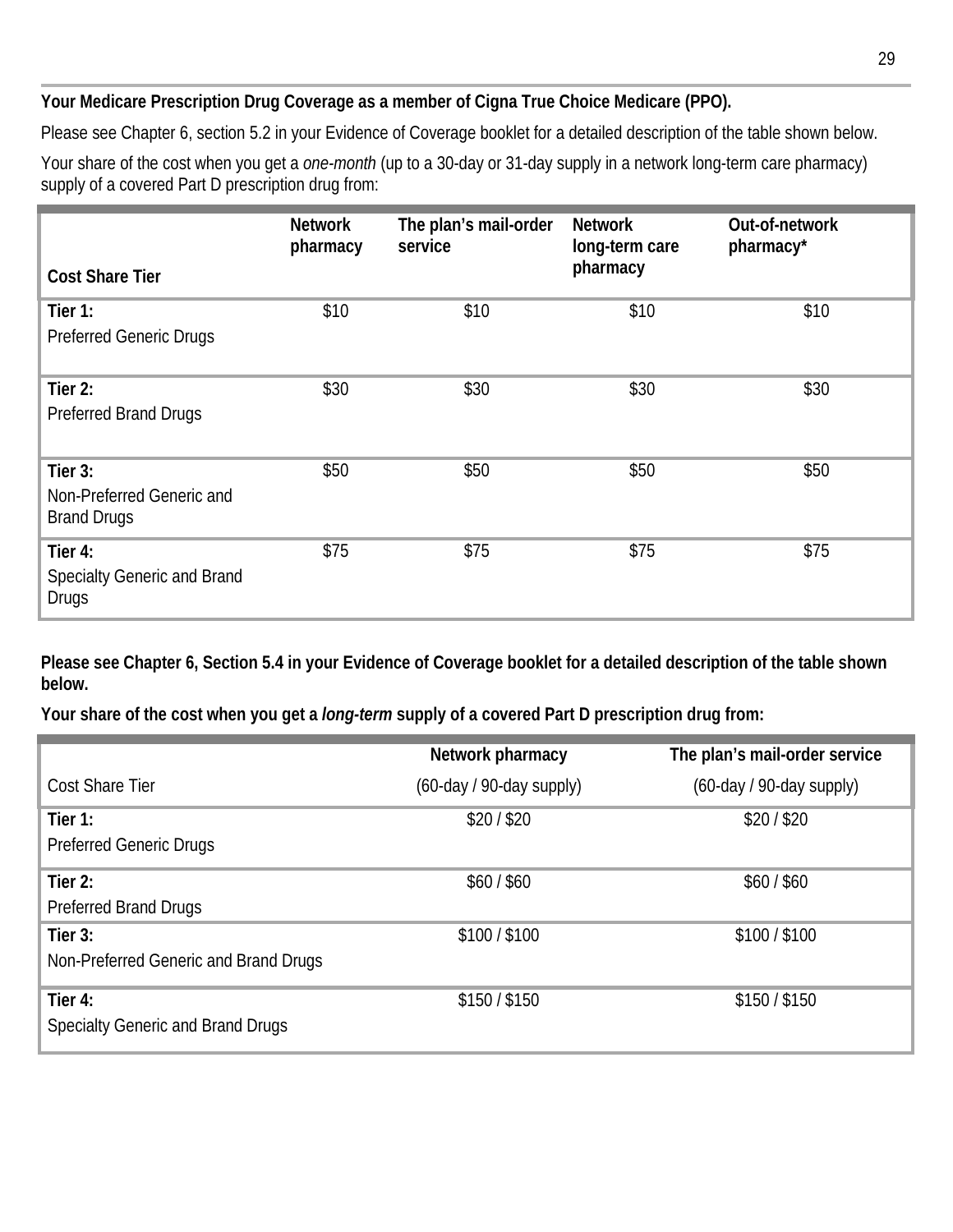#### **Additional Benefits offered**

Your plan covers additional drugs not normally covered in a Medicare Prescription Drug Plan as indicated in the Formulary Drug List by the + symbol. Please see your 2022 Formulary document for details. The cost share you pay on these drugs do not count toward your annual TrOOP.

- **Erectile Dysfunction^**
- **Prescription Vitamins**
- **Cough & Cold Preps**
- **Weight Loss / Weight Gain**
- **Fertility Drugs**

^Sexual dysfunction medications are subject to prior authorization and quantity limitations even though these limitations may be waived in other treatment categories. Please review your 2022 formulary for more information.

• **Preventive Generic Drugs -** \$0 copay

Your plan includes the following clinical management edits. Refer to your 2022 Formulary for more information.

| <b>Prior Authorization</b> | This drug requires prior authorization.                                                                                                                                                                                                                                                                                                                                                                                                |  |
|----------------------------|----------------------------------------------------------------------------------------------------------------------------------------------------------------------------------------------------------------------------------------------------------------------------------------------------------------------------------------------------------------------------------------------------------------------------------------|--|
| <b>Quantity Limits</b>     | This drug has quantity limits.                                                                                                                                                                                                                                                                                                                                                                                                         |  |
| <b>Step Therapy</b>        | This drug has step therapy requirements.                                                                                                                                                                                                                                                                                                                                                                                               |  |
|                            | Opioid medication available as a 7-day supply or less for first<br>time opioid user. For continued use this drug may only be<br>available as a month supply.                                                                                                                                                                                                                                                                           |  |
| $\ddot{}$                  | This prescription drug is not normally covered in a Medicare<br>Prescription Drug Plan. The amount you pay when you fill a<br>prescription for this drug does not count towards your total<br>drug costs (that is, the amount you pay does not help you<br>qualify for catastrophic coverage). In addition, if you are<br>receiving extra help to pay for your prescriptions, you will not<br>get any extra help to pay for this drug. |  |
| $\lambda$                  | This prescription drug has an administrative prior<br>authorization requirement that is not waived. This drug may<br>be covered under different benefits depending on<br>circumstances.                                                                                                                                                                                                                                                |  |
| <b>HRM PA</b>              | This high risk medication requires prior authorization.                                                                                                                                                                                                                                                                                                                                                                                |  |
| <b>B/D PA</b>              | This prescription drug has a Part B versus D administrative<br>prior authorization requirement. This drug may be covered<br>under Medicare Part B or D depending on circumstances.                                                                                                                                                                                                                                                     |  |
| LA                         | Limited Availability drug. This drug may be available only at<br>certain pharmacies.                                                                                                                                                                                                                                                                                                                                                   |  |